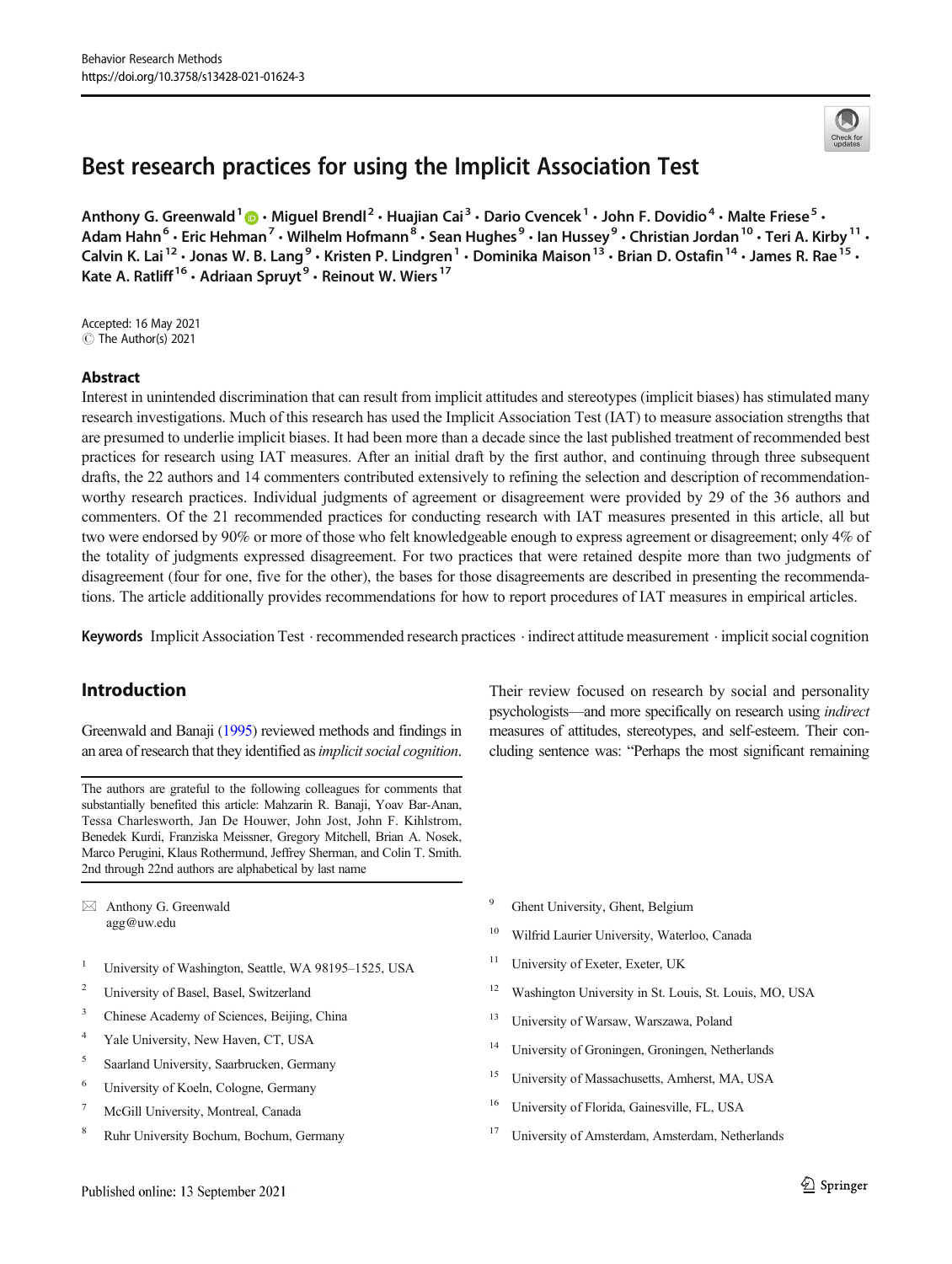challenge is to adapt these [indirect measurement] methods for efficient assessment of individual differences in implicit social cognition."

Greenwald et al. ([1998](#page-17-0)) addressed that challenge in an article titled "Measuring individual differences in implicit cognition: The Implicit Association Test". Their article described three experiments using a method they named Implicit Association Test (IAT) to measure attitudes (associations of concepts with valence) indirectly. The subsequent body of reports of research using the IAT as research procedure now exceeds 3000 peer-reviewed articles.<sup>1</sup>

#### Definition of 'implicit'

Implicit often appears in psychological publications as an adjective preceding memory, attitude, stereotype, selfesteem, identity, or association. These adjective–noun pairs are often contrasted with pairs in which explicit is the preceding adjective. The implicit–explicit contrast has been understood in two ways. Understanding 1 treats implicit and explicit as properties of psychological measures, describing measures that assess a construct indirectly (implicitly) versus directly (explicitly). Understanding 2 treats implicit and explicit as properties of mental processes or mental representations, which may be conceived as operating in automatic or unconscious fashion (implicitly) or in controlled or conscious fashion (explicitly).

The mental process/representation understanding derives from memory studies of the 1980s, many of which used indirect measures to reveal operations of memory that occurred without conscious recollection of the memory-creating events (cf. Richardson–Klavehn & Bjork, [1988](#page-18-0)). By the early 1990s, however, two influential methodological articles (Jacoby, [1991](#page-18-0); Reingold & Merikle, [1988](#page-18-0)) had offered convincing (and subsequently unrefuted) arguments that it was not justifiable either (a) to treat indirect measures as pure indicators of unconscious process, or (b) to treat direct measures as pure indicators of conscious process.

Reviewing the history that preceded their 1995 article that extended the implicit domain to social cognition, Greenwald and Banaji [\(2017,](#page-17-0) pp. 861–863) similarly concluded that 'implicit' and 'explicit' are most justifiably used to describe (respectively) measures that reveal psychological constructs indirectly and directly rather than as synonyms for 'unconscious' vs. 'conscious'.<sup>2</sup> In introducing the Implicit

Association Test, Greenwald et al. ([1998](#page-17-0)) used 'implicit' to describe a property of the method they introduced rather than of the construct it was measuring. In a later overview of the research area of implicit social cognition, Fazio and Olson [\(2003\)](#page-17-0) even more strongly emphasized indirect measurement as the distinctive property of implicit measures.

The most forceful argument for Understanding 2 (i.e., mental process or representation interpretations of implicit and explicit) is that of De Houwer et al. ([2009a](#page-17-0)), who wrote: "the term *implicit* can best be understood as being synonymous with the term automatic" (p. 350). (Commentary on their view is available in Gawronski et al., [2009;](#page-17-0) Nosek & Greenwald, [2009](#page-18-0); and in the reply to those by De Houwer et al., [2009b.](#page-17-0)) A virtue of the presently recommended measurement-based definition (implicit = indirectly measured) is that researchers can readily agree on distinguishing between direct and indirect measures, while it appears more difficult to establish agreement on the extent to which a measure taps automatic versus controlled mental operations. We conclude this discussion of controversy about definition with the (hopefully comforting) observation that this article was easily written so that the differences among readers' preferred understandings of 'implicit' should not affect interpretation or application of the article's conclusions about recommended research practices.

#### Measurement characteristics of IAT measures

References to IAT measures in the remainder of this article refer to the standard form of the IAT, which has seven sets (blocks) of trials, each of which presents a stimulus (exemplar) belonging to one of the IAT's two target categories or to one of its two attribute categories. (This standard procedure is described more fully in Appendix [A](#page-15-0).) Four of the seven blocks (ordinally, nos. 3, 4, 6, and 7) present combined tasks in which exemplars of one pair of categories appear on all odd-numbered trials, and exemplars of the other pair appear on all even-numbered trials. This procedure produces an indirect measure (presumably of association strengths), meaning that the subject is given no instruction to report (directly) on association strengths (or attitudes or stereotypes, etc.). The subject's only instructed task is to press a left key or a right key to classify each exemplar into its proper category. The same two response keys are used to classify target and attribute concepts, with correct response sides for the two target categories being switched (from those used initially in Blocks

<sup>&</sup>lt;sup>1</sup> In late June of 2021, the American Psychological Association's PsycNET database contained 4459 publications that included "Implicit Association T\*" in at least one of the fields of Title, Abstract, Keywords, or Tests and Measures. The retrieved items included 3363 peer-reviewed journal articles and 238 dissertation abstracts. This count does not include numerous publications in disciplines outside of psychology, including medicine, law, political science, business, education, and economics.

 $2\overline{C}$  Greenwald and Banaji ([1995](#page-17-0)) defined implicit social–cognitive constructs as "introspectively unidentified (or inaccurately identified) traces of past experience that mediate [response to] social objects" (p. 8). That definition remains useful, but is silent on the measurement method vs. mental representation/ process distinction that has been focal in subsequent treatments of the definition of 'implicit', such as those of Fazio and Olson [\(2003\)](#page-17-0) and De Houwer et al. ([2009a,](#page-17-0) [2009b\)](#page-17-0)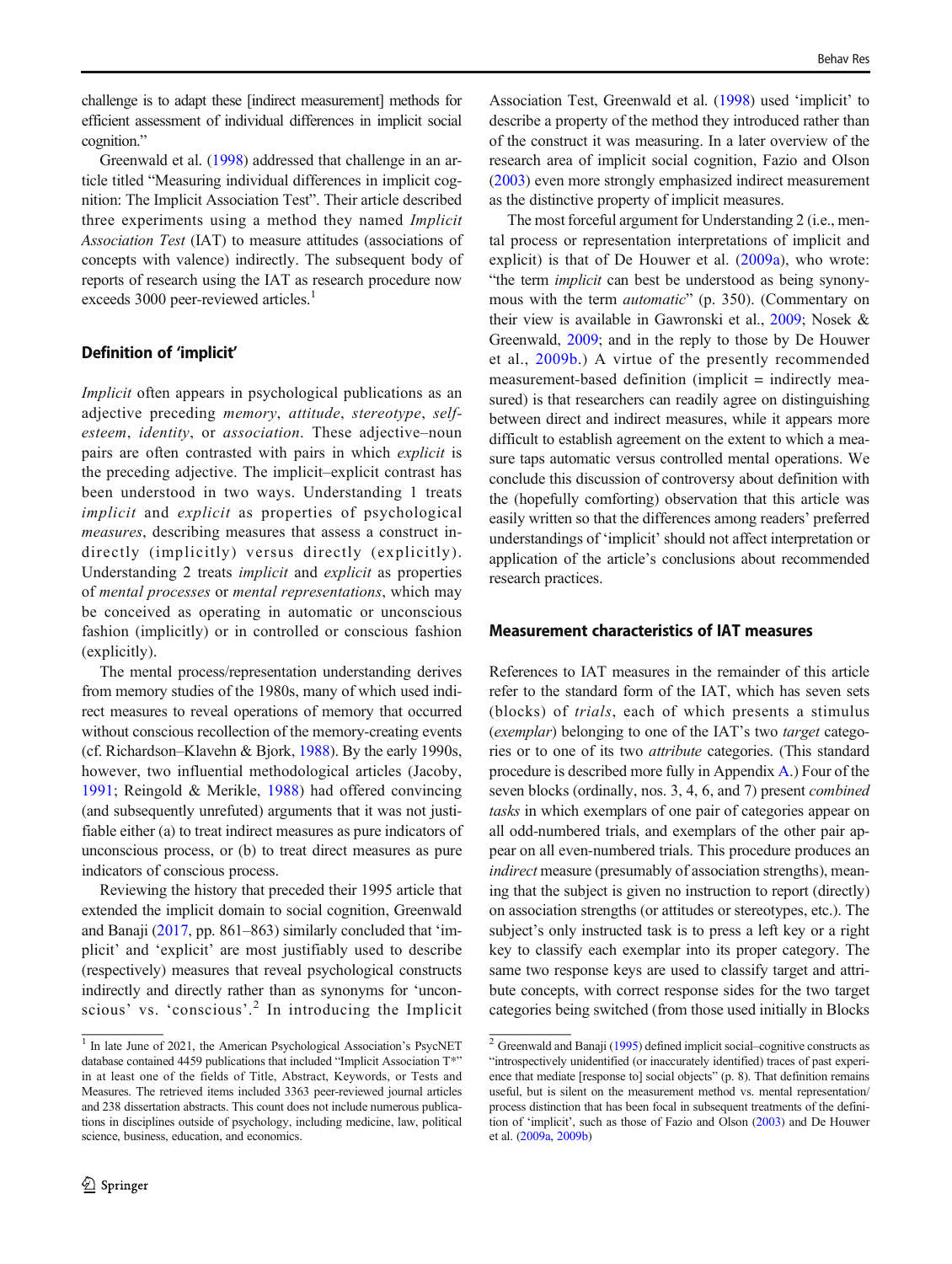3 and 4) between right and left for the second combined task (in Blocks 6 and 7). The implicit measure is determined mainly by the latency difference between these two combined tasks, which provides the numerator of the IAT's D measure, for which the now-standard scoring algorithm is described in Appendix [B.](#page-16-0)

For IAT measures, the psychometric properties of greatest interest are (a) interpretation of the IAT's zero point, and (b) its statistical reliability. Greater detail on these properties than is presented here can be found in Greenwald et al. [\(2020\)](#page-17-0).

#### Interpretation of the IAT's zero point

The initial publication of the IAT described it as a measure of "differential association of two target concepts with an attribute" (Greenwald et al., [1998,](#page-17-0) p. 1464). As described in Appendix  $\overline{B}$ , the numerator of the IAT measure is computed as the difference in average response speed between the IAT's two combined tasks. Greenwald et al. ([1998](#page-17-0)) interpreted the zero value of their race attitude IAT measure—obtained when the race attitude IAT's two combined tasks were performed at equal average speed—as indicating absence of preference between racial Black and racial White (p. 1476). This interpretation is important, because it justifies interpreting values deviating from zero in one direction (numerically positive, as used by most researchers) as indicating automatic preference for White race, and values deviating from zero in the negative direction as indicating automatic preference for Black race.<sup>3</sup>

The absence-of-preference interpretation of an attitude IAT's zero point has been debated in several publications (Blanton & Jaccard, [2006](#page-17-0); Blanton et al., [2015](#page-17-0); Cvencek et al., [2020](#page-17-0); Greenwald et al., [2006](#page-17-0)). In their 2015 article, Blanton et al. offered a regression method to argue that the absence-of-preference point for race attitude measures should be properly located at a numeric value of the IAT score approximately 0.5 SD higher (numerically, more positive) than the standard scoring algorithm's zero-point. That conclusion led to their claim that IAT measures substantially overestimate (by about 30%) the proportion of any research sample (or population that the sample represents) that merits characterization as showing implicit white racial preference.

A method for validating the absence-of-preference interpretation of the IAT's zero point is available using balanced identity theory (BIT; Greenwald et al., [2002\)](#page-17-0). Predictions from BIT's balance–congruity principle describe properties of trios of association-strength measures that should not be empirically confirmable unless the zero points of all of those associationstrength measures validly indicate absence of difference in strengths of complementary associations. Data confirming those BIT predictions, and thereby validating the absence-ofdifference interpretation of the IAT's zero point, were reported by Cvencek et al. [\(2020](#page-17-0); see their Fig. 3 and its accompanying text). Cvencek et al.'s meta-analysis of 36 studies included data from 9808 IAT respondents and used a variety of trios of IAT measures. Their most compelling empirical test, derived from BIT's balance–congruity principle, was the non-obvious prediction that, in a collection of balanced identity studies using trios of IAT measures, the linear regression of measures of correlation between two of the three measures in a balanced identity study on the means of the study's third measure (a) should be positive in slope and (b) should pass through the origin of the regression's scatterplot (Greenwald et al., [2002,](#page-17-0) pp. 9–10). The meta-analysis of 36 studies, each with three IAT measures, permitted constructing a regression scatterplot with  $108 (= 36 \times 3)$  data points, each obtained from the correlation of the mean of an IAT measure with the correlation between two other IAT measures. The trios of variables in these studies varied widely in content, allowing a test with much more power and precision than was available in a previous review (of 18 studies) by Cvencek et al. [\(2012](#page-17-0)). The predicted positive regression slope was found very clearly  $(r = .84)$ . More importantly for the zero-point test, the intercept of the scatterplot of this regression passed almost exactly through the scatterplot's origin. The intercept, estimated in units of the IAT's D measure, was – .005 (95% CI = – 0.048 to 0.038).<sup>4</sup>

# Test–retest reliabilities and internal consistencies of IAT measures

Greenwald and Lai's ([2020\)](#page-17-0) review of implicit social cognition included an original meta-analysis, from which they reported that test–retest reliabilities for IAT measures averaged  $r = .50$  (data from 58 studies) and that internal consistencies of IAT measures averaged  $\alpha$  = .80 (data from 257 studies).

The greater value for internal consistency than for test– retest reliability indicates the presence of systematic variance in single IAT observations that is not shared across measurement occasions. More specifically, the aggregate  $\alpha = .80$  indicates that the IAT captures 80% of the systematic (i.e., nonnoise) variance in whatever combination of latent variables underlies a single-occasion measure. Likewise, interpretation of aggregate test–retest reliability of .50 is that 50% of the single-occasion measure's variance represents a latent

<sup>&</sup>lt;sup>3</sup> The direction of scoring of IAT measures is arbitrary, established by the researcher's choice of direction in which the difference between mean latencies in the IAT's two combined tasks (see Appendix A) is computed (see Appendix B).

 $4$  The intercept in units of the  $D$  measure was not reported by Cvencek et al. ([2020](#page-17-0)). The figure reported here required a computation that reversed the direction of the regression reported by Cvencek et al.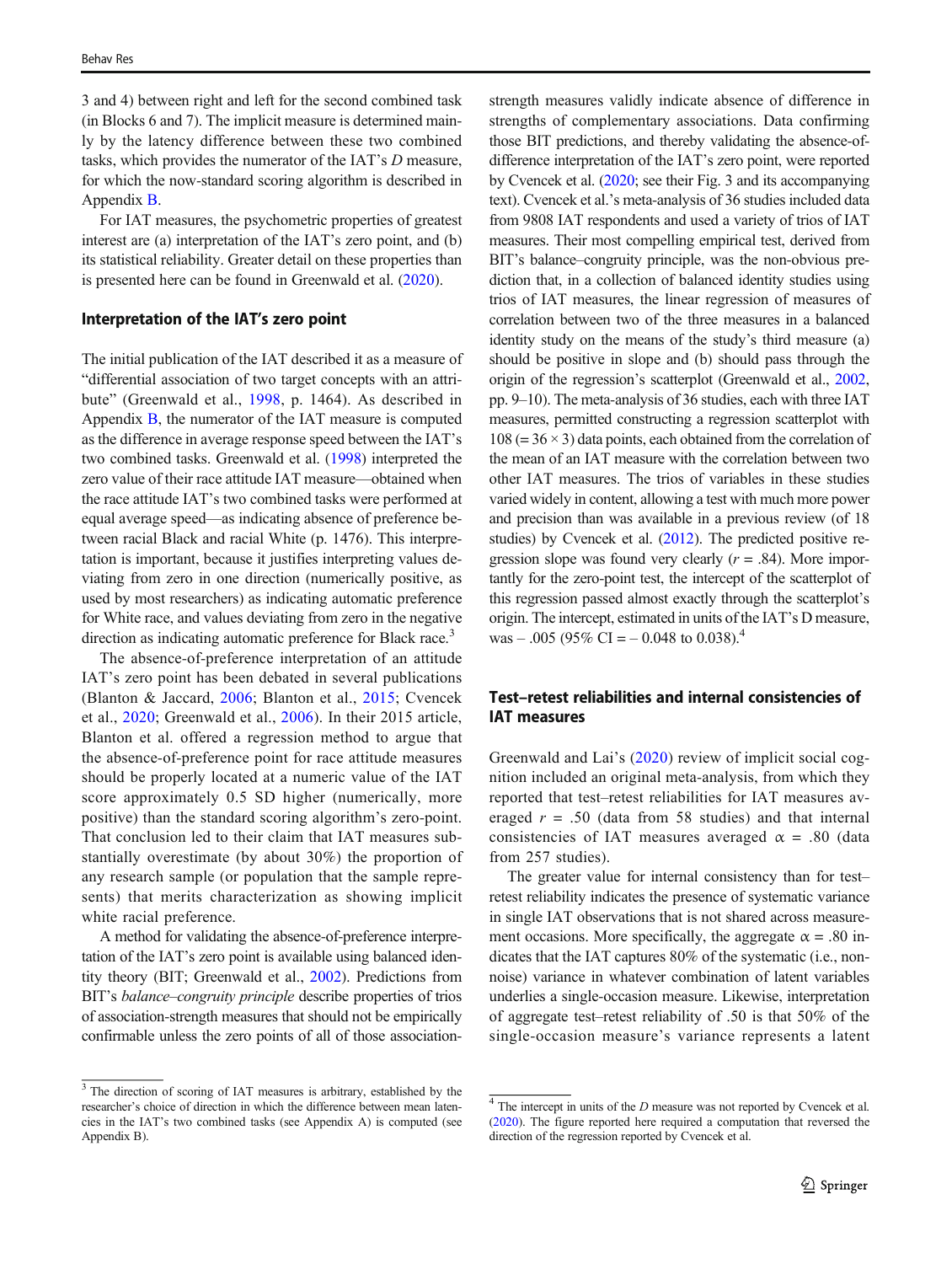variable that is stable across measurement occasions (with the other 50% being variable across measurement occasions).<sup>5</sup>

The moderate reliability of IAT measures is, unfortunately, often reduced by requirements of non-standard research situations. When researchers have limited data collection time, as is often true of Internet data collections, test–retest reliability may be reduced because of researchers opting to save time by reducing numbers of IAT trials below the numbers recommended in Appendix [A](#page-15-0). Examples of such reductions are Study 4 reported by Lai et al. ([2014](#page-18-0)) and all studies reported by Lai et al. ([2016\)](#page-18-0). Limited attention span of young children similarly obliges reduced numbers of IAT data collection trials (e.g., Cvencek et al., [2011\)](#page-17-0).

The IAT's average test–retest reliability of .50 is adequate for studies that assess correlations of IAT measures with other measures or for studies that test hypotheses about group differences or experimental treatment differences in mean IAT scores. However, test–retest reliability of  $r = .50$  is not adequate to justify treating a single IAT observation as accurately diagnostic of an individual's attitude, stereotype, identity, or self-esteem. Notwithstanding, one can create an IAT measure that is adequately diagnostic for single persons by repeating IAT measurements, much as is routinely done in research using blood pressure measures. Blood pressure measures, when used in research on hypertension, are routinely repeated two, three, or more times on the same person, within a research session, to provide a measure that is adequately diagnostic for each research subject (see Smith, [2014;](#page-18-0) Stergiou et al., [2002](#page-18-0)). As an example of the prospects for improving reliability of IAT measures by averaging multiple observations, data from Lindgren et al. [\(2018](#page-18-0)) were used (by Greenwald et al., [2020\)](#page-17-0) to show that the average of eight IAT measures obtained from single subjects over a 2-year period had test–retest reliability of  $r = .89$ , a level more than sufficient for an IAT score to be treated as diagnostic for a single person.

Greenwald and Lai's [\(2020](#page-17-0)) meta-analysis of reliability of IAT measures found that test–retest reliabilities obtained at the longest intervals in their data set were similar in magnitude to those obtained with intervals between 0 and 2 days. Overall, what is known about test–retest reliability and internal consistency of IAT measures agrees with the conclusion from Connor and Evers's [\(2020\)](#page-17-0) methodological study that IAT measures capture stable properties of persons, albeit in statistically noisy fashion.

### Best Research Practices

Three subsections will describe, first, recommended practices for selecting categories and exemplar stimuli for IAT

measures; second, recommended practices for administering IAT measures; and third, recommended practices for reporting procedures and results obtained with IAT measures. These recommended practices developed from a larger set that was described in a working manuscript that the first author circulated to multiple colleagues in September of 2018. Comments by these experts led to refinements through three subsequent manuscript drafts. This article's Postscript more fully describes this 7-month refinement process.

The listing of recommended practices does not include two important practices that are described in this article's appendixes. Appendix A describes what is widely recognized as the standard procedure for presenting an IAT measure. Appendix B describes a scoring procedure for IAT measures that has been treated as a standard since its publication (Greenwald et al., [2003](#page-17-0)). The two appendixes also describe acceptable variations in these standard procedures.

### Best practices for selection of categories and exemplar stimuli for use in IAT measures

The following recommendations for practices A1–A9 and B1– B12 (Table [1](#page-4-0)) have two sources: (a) published experimental studies of procedural variations and (b) informal knowledge accumulated in years of research experience by the present set of authors and others. Most of the experience-based recommendations have been learned from pilot testing of novel IATs (as recommended in A8, below). For some of the 21 practices, this article's description is the only published description. The authors (sometimes not in total unanimity) regard each of the practices that has not yet been tested experimentally as having a plausible rationale that supplements the informal evidence of usefulness obtained in pilot testing. Those interested in varying from these not-yet-experimentally evaluated procedures are encouraged to include them in experimental tests alongside suspected comparable or superior procedures.

### A1. All four categories used in the IAT should be familiar to subjects

Unfamiliar categories cannot be expected to have associations measurable using the IAT. Because of expectable slow classification in responding to exemplars of unfamiliar categories, those categories will appear to be weakly associated with other categories. If exemplars for one of two categories in an attitude IAT are totally unfamiliar, that category will inappropriately appear to be negatively evaluated (as was first found by Brendl et al., [2001](#page-17-0)). For such categories, an interpretation in terms of the IAT as a measure of association strengths involving the unfamiliar categories is not appropriate. To state this recommendation as simply as possible, the IAT should not be used to measure associations involving unfamiliar categories. However, exemplars for a familiar category need not

 $\overline{\text{5}}$  Limited test–retest reliability is typical for latency-difference measures such as the IAT. Draheim et al. ([2019](#page-17-0)) reviewed the challenges posed by limited reliability of latency-difference measures that are used in cognitive psychological research.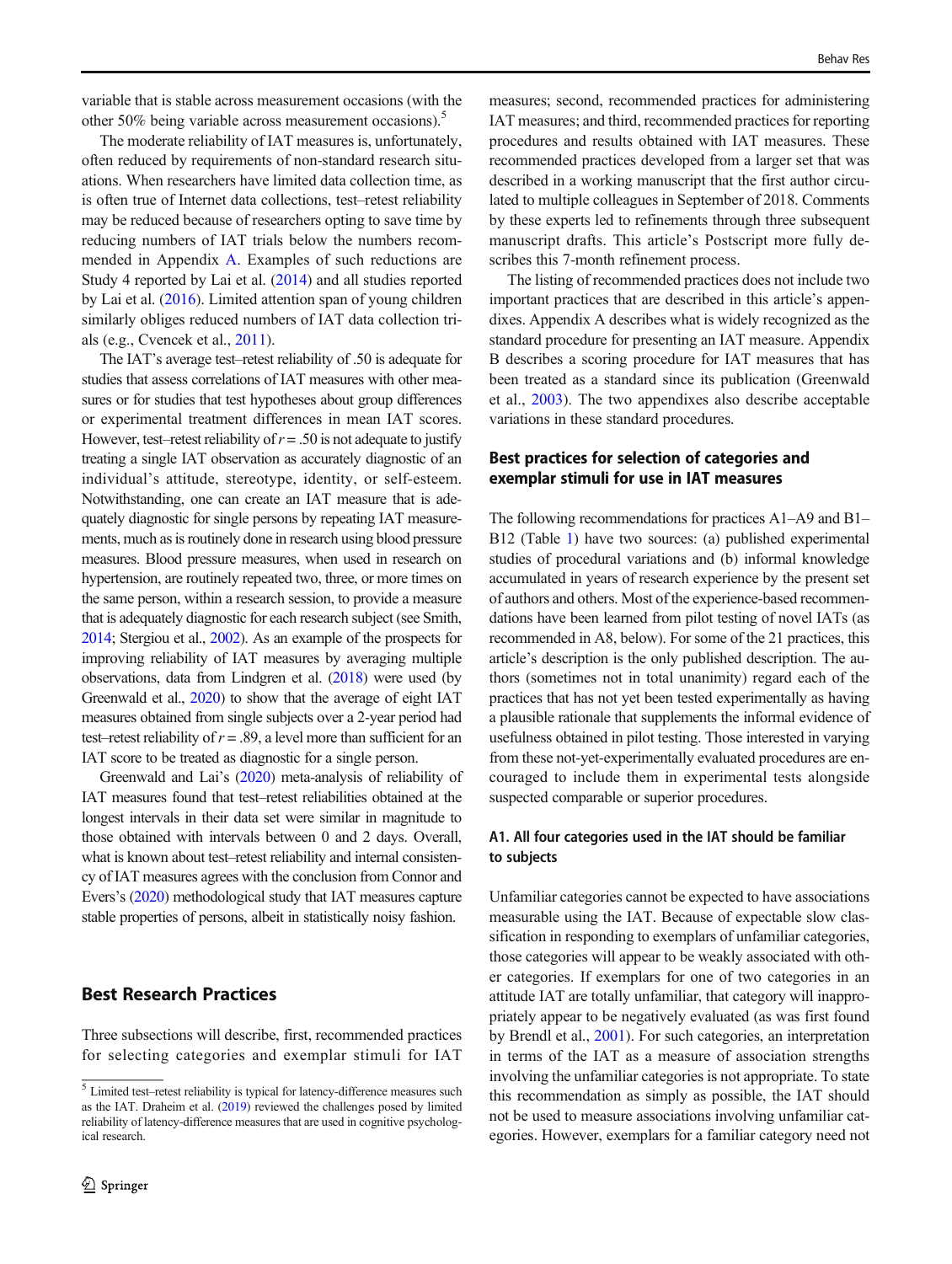<span id="page-4-0"></span>Table 1 Recommended practices for selecting categories and exemplar stimuli, and for administering IAT measures

- A. Best Practices for Selection of Categories and Exemplar Stimuli for Use in IAT measures
	- A1. All four categories used in the IAT should be familiar to subjects
	- A2. The primary criterion for selection of exemplar stimuli for each target and attribute category is that they must be easy for subjects to sort correctly
	- A3. Exemplars for any target category should differ from those for its contrasted target category in just one primary feature or one set of highly correlated features; the same should be true for exemplars of the two attribute categories
	- A4. For IATs designed to measure stereotypes, avoid confounding the stereotype's contrasted attributes with valence
	- A5. Avoid exemplars for one attribute category that are negations of possible exemplars for the contrasted attribute category
	- A6. Negations can be satisfactory in category labels
	- A7. In selecting attribute exemplars, avoid exemplars that have an idiosyncratic additional basis for association with either of the two target concepts
	- A8. Exemplar stimuli for target and attribute categories are best selected by pilot testing using the category classification tasks planned for the IAT
	- A9. When all four concepts in an IAT are expressed as words, font variations can be used to help subjects distinguish target exemplars from attribute exemplars
- B. Best Practices for IAT Administration Procedures
	- B1. Counterbalancing the temporal order of the two combined tasks is generally desirable
	- B2. Counterbalancing of sides initially assigned to each category is desirable
	- B3. Target and attribute category trials are always strictly alternated in the standard IAT's procedure for combined-task blocks
	- B4. Intertrial intervals should be brief
	- B5. Initial practice in classifying the two target concepts (first block) should precede initial practice in classifying the two attribute concepts (second block)
	- B6. It is desirable to use at least 3 exemplars for each category in the IAT
	- B7. It is desirable (not essential) for the number of trials in any block to allow each target exemplar stimulus to be presented the same number of times within the block, and likewise for the exemplars in each attribute category
	- B8. Runs of more than four consecutive same-key-correct trials in combined-task blocks are undesirable
	- B9. In correlational studies, statistical power can be increased by using 2 or more administrations of the IAT for each subject
	- B10. In studies that assess correlations of an IAT measure with other variables, it is desirable for the subject population to display substantial variability in the IAT measure
	- B11. In laboratory research, when IAT-including experiments are administered by multiple experimenters, treatment conditions should be distributed equally across experimenters
	- B12. Desirable procedures for pretest–posttest IAT administrations

themselves be highly familiar, so long as they are easily sorted into their assigned categories (see Recommendation A2). This was established experimentally in early IAT studies by Rudman et al. ([1999](#page-18-0)) and by Dasgupta et al. [\(2000\)](#page-17-0).

The prohibition on totally unfamiliar categories does not preclude conducting experiments using novel categories for which both category labels and exemplars are previously unfamiliar (e.g., the Pokemon characters used by Olson & Fazio, [2001](#page-18-0), and the fictitious Niffians and Laapians used by Ranganath & Nosek, [2008](#page-18-0)). However, studies involving such unfamiliar categories require preliminary training involving the novel categories and their exemplars to make them sufficiently familiar to subjects when the IAT is administered.

### A2. The primary criterion for selection of exemplar stimuli for each target and attribute category is that they must be easy for subjects to sort correctly

Exemplar stimuli that are difficult to categorize will be responded to slowly in the IAT. As in the case of unfamiliar categories (see A1), this slowness can inappropriately cause the category containing those exemplars to appear to be weakly associated with another (target or attribute) category in the IAT. If exemplars for only one of two target categories in an attitude IAT are difficult to categorize, that category may inappropriately appear to be negatively evaluated. If exemplars for both target categories are difficult to classify, there may appear to be no attitude when an attitude might have been detected with use of easily classified exemplars.

An important contributor to easy classification of exemplars is for those exemplars to be representative of their categories. Several empirical findings have shown that nonrepresentative exemplars of categories will produce results different from those obtained with representative exemplars (e.g., Bluemke & Friese, [2006](#page-17-0); Govan & Williams, [2004;](#page-17-0) Steffens & Plewe, [2001\)](#page-18-0). For example, Govan and Williams used nettles, skunkweed, and poison ivy as exemplars for the category flowers, and used butterfly, grasshopper, and firefly as exemplars for the category insects. Recommendation A8 provides a simple method for selecting exemplar stimuli that can be easily classified into their respective categories. Recommendation B6 considers the numbers of exemplars that should be selected.

# A3. Exemplars for any target category should differ from those for its contrasted target category in just one primary feature or one set of highly correlated features; the same should be true for exemplars of the two attribute categories

When this practice is followed, subjects can have only one basis for distinguishing exemplars of the two contrasted categories. Consider some examples of violation of this practice: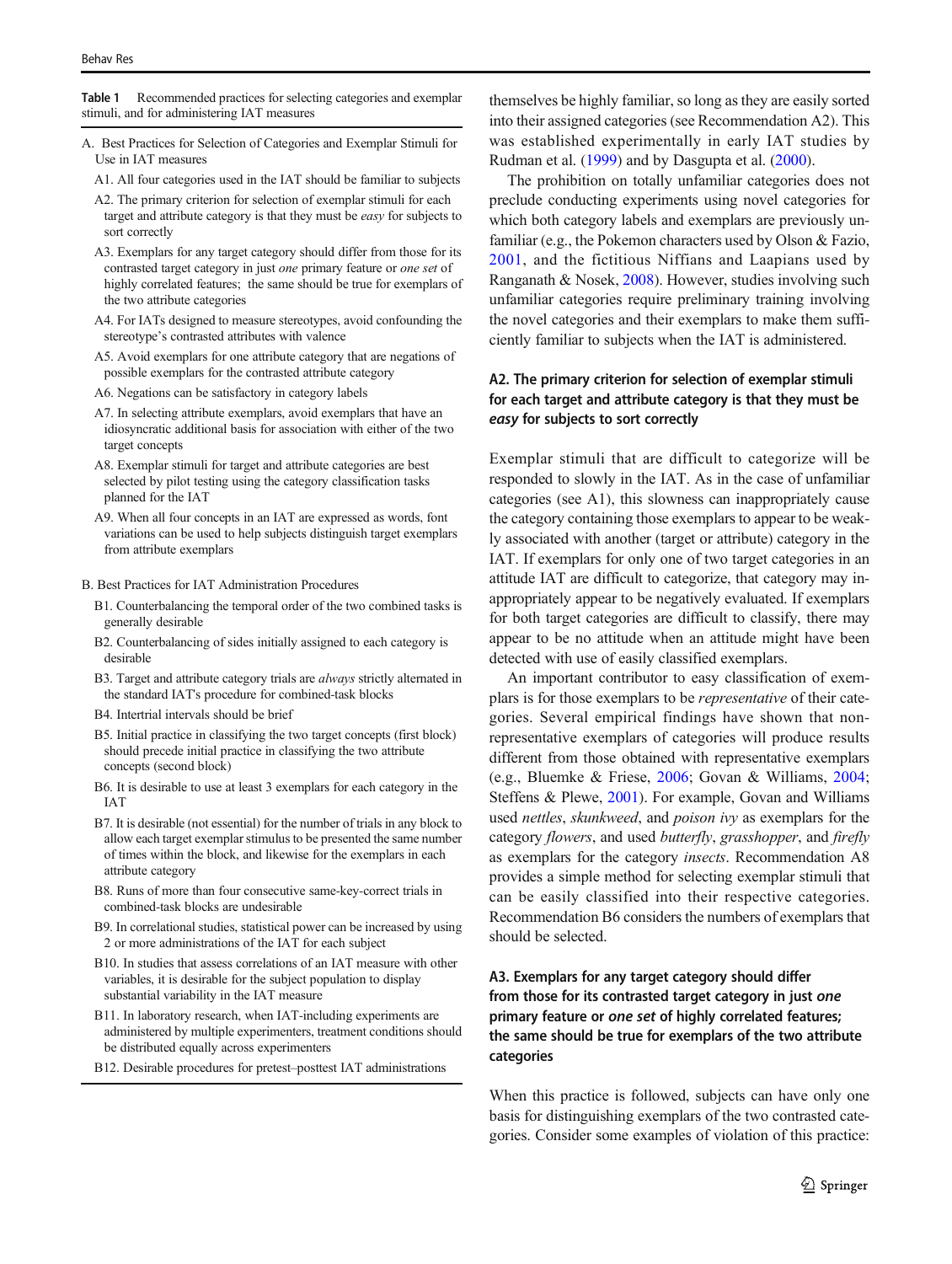If a (racial) contrast between Asian and African involves only male exemplars of Asian persons and only female exemplars of African persons, subjects can use either gender or race as the basis for distinguishing the two sets of exemplars (see Mitchell et al., [2003](#page-18-0), for studies with such multiple categorization possibilities). Or, if words for a positive valence attribute are all shown in green font while those for negative valence are all in red font, subjects are free to sort based on font color rather than valence. In an attitude IAT using the race and valence exemplar contrasts just described, the IAT measure might indicate (depending on subjects' choice among the available sorting strategies), difference in valence associations of the race groups, difference in valence association of the gender groups, or differences in associations of the font colors with the race or gender groups. Obtaining an interpretable measure requires selecting exemplars that do not allow subjects such flexibility in sorting strategy.

When target concepts are represented by face images, this recommendation obliges consideration of the expressions on those faces. Having smiling faces for one political candidate and frowning faces for another in a political attitude IAT is obviously undesirable. One solution is to have all face images lack facial expression, although this may be difficult to achieve when drawing on available collections of face photos. Equally satisfactory is to use faces with a mixture of smiling and frowning expressions. Matching the frequencies of expressions for the two face categories will deny subjects the opportunity to use facial expression as an alternative guide to classification.

### A4. For IATs designed to measure stereotypes, avoid confounding the stereotype's contrasted attributes with valence

Some published IAT studies have assessed stereotypes using trait attribute contrasts that confounded the contrasted traits with valence (examples: strong vs. weak, smart vs. dumb, sober vs. drunk). Such studies are sometimes intercepted on the path to publication by reviewers or editors who will note that the trait contrast was confounded with a valence contrast and the IAT might therefore have provided an attitude measure rather than the desired stereotype measure (cf. Wittenbrink et al., [1997\)](#page-19-0). This confounding would be a deviation from Recommendation A3, by allowing subjects the option of treating the attribute contrast as one of valence, effectively converting the intended stereotype measure into an attitude measure. This problem can often be avoided by selecting contrasted trait categories that do not differ in valence. Rudman et al. [\(2001](#page-18-0)) used two solutions for this problem in trying to measure a male=strong stereotype. One solution selected exemplars for strong and weak that were matched in valence. The other, which was considerably easier to implement, was to contrast the attribute presumed to be characteristic of one group (e.g., strength, expected to be more associated with male) with a similarly valenced characteristic of the complementary group (e.g., warmth, expected to be more associated with female). The second strategy simultaneously measured two stereotypes (male=strong and female=warm), which might or might not be desirable, depending on the aims of the research.

The strategy of matching valence for positive and negative stereotyped attributes is challenging enough so that it can be informative to illustrate how this is possible, by describing how it was done by Rudman et al. ([2001](#page-18-0)) in a study measuring differential association of male vs. female with strong vs. weak. The challenge is created by the fact that valence of words meaning strong is substantially more positive than valence of words meaning weak. In their Experiment 2 matched valence was achieve by using a mixture of (a) negative-valence exemplars for both strong (e.g., fight, fury, violent) and weak (feeble, scrawny, lame), (b) neutral-valence exemplars for both (e.g., durable, loud, oak vs. fragile, quiet, feather) and (c) positive-valence exemplars for both (e.g., bold, mighty, power vs. delicate, flower, gentle).

### A5. Avoid exemplars for one attribute category that are negations of possible exemplars for the contrasted attribute category

Negations have the attractive feature of being easy to produce. However, as demonstrated by Phelan and Rudman ([2008\)](#page-18-0); see also Verschuere & Kleinberg, [2017](#page-19-0)) negations can cause difficulty in IATs, likely because of an extra processing demand of requiring comprehension of the non-negated meaning before apprehending the negated meaning (see Gilbert, [1991](#page-17-0), esp. p. 7). For example, processing 'unhappy' requires activating and then negating the meaning of 'happy'. Some other examples: trust and distrust, healthy and unhealthy, true and not true. The negations in these pairs can be avoided by using instead a synonym (of the negation) that is not in negation form—e.g.: suspicion in place of distrust, sick in place of unhealthy, and false in place of not true.

#### A6. Negations can be satisfactory in category labels

A negation used in a category label must be processed only once in a block of trials, prior to the start of the block, rather than at the time of exemplar presentations. Usefulness of negations in category labels is fortunate because there are categories for which it is impossible to find a good label other than in negation form. An example was a study of smoking-related attitudes by Swanson et al. [\(2001](#page-18-0)). The exemplars for the category smoking were pictures containing cigarettes. The contrasted category's exemplars were the same scenes, with the cigarettes omitted. For this contrasted category, it was not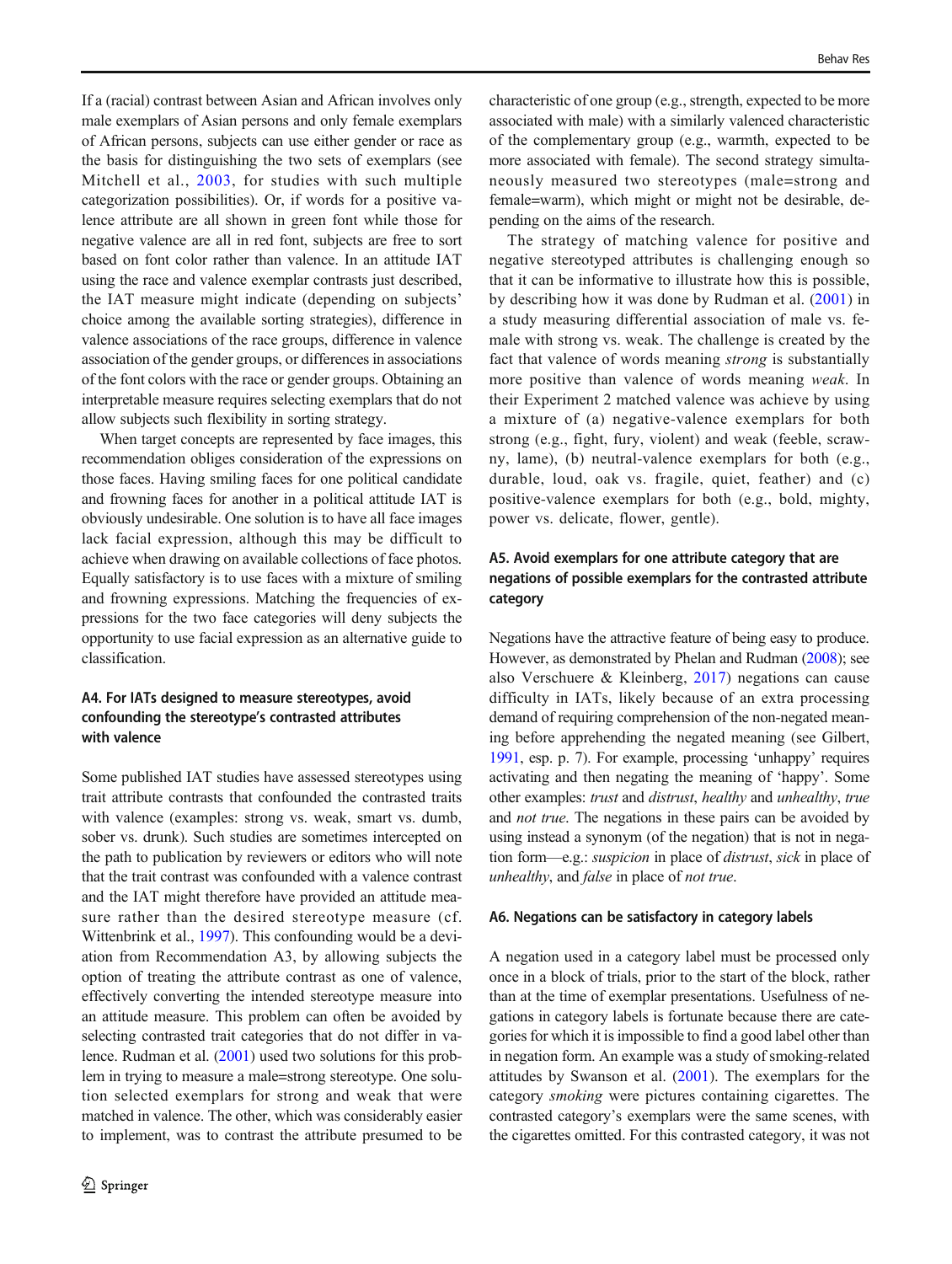possible to find a better label than non-smoking. Many studies have successfully used Me vs. Not me as category labels in self–concept or self–esteem IATs, as an alternative to *self* vs. other (see Greenwald & Farnham, [2000\)](#page-17-0) . The Me vs. Not-me contrast is especially useful when conducting self-related IATs with young children, for whom the contrast of self vs. other as category labels may pose a comprehension challenge (see Cvencek et al., [2011](#page-17-0)).

### A7. In selecting attribute exemplars, avoid exemplars that have an idiosyncratic additional basis for association with either of the two target concepts

Some otherwise acceptable attribute exemplars may be compromised by strong association with one of the target concepts in the same IAT. Such problems occur infrequently and, fortunately, they also tend to be obvious. One such example is selecting cancer as a negative valence exemplar in an IAT designed to measure attitude toward smoking—the problem is due to cancer being associated with the target concept of *smoking* (and not with non-smoking) through its association with health rather than (or in addition to) its valence.

This recommendation was one of two (the other was B1) for which more than 2 of the 29 persons who evaluated the recommendation indicated a disagree judgment. (See this article's Postscript for description of how judgments of agreement and disagreement were obtained.) The four objectors to A7 offered similar reasoning—that this recommendation would exclude an attribute exemplar that could be effective when used in an IAT measure. A reasoned argument opposing that objection (given in the next paragraph) was not included in the draft that the evaluators initially responded to.

Assume that, counter to Recommendation A7, "cancer" is used as a negative valence exemplar in an attitude IAT contrasting target concepts of physical illness vs. mental illness. In the combined task that assigns the same key to negative valence and mental illness, cancer's association with physical illness will tend to elicit an incorrect response, slowing average latency. In the other combined task, which assigns the same key to physical illness and negative valence, cancer's association with physical illness will facilitate a correct response. The net effect, which is a biasing of the measure toward greater negativity of physical illness (for all subjects), can and should be avoided by not using 'cancer' as an exemplar of negative valence in this IAT.

### A8. Exemplar stimuli for target and attribute categories are best selected by pilot testing using the category classification tasks planned for the IAT

This recommendation follows on the earlier point (A2) about ease of classification being a requirement in selecting category exemplars. Subjects for pilot testing should come from the intended research subject population. The designer of any IAT is often the first pilot subject, which is entirely satisfactory and appropriate if the IAT designer is representative of the planned subject population. A judgment as to whether specific exemplars are easy enough to classify can be based on examination of data obtained from pilot subjects. The useful data will come from Blocks 1 and 2 of the standard procedure (see Appendix A). Pilot subjects should be able to categorize all stimuli in these two blocks rapidly (average latency in the range of 600–800 ms for most young adult subjects) and with low error rates (less than 10%).

Exemplars that just one of a small group of pilot subjects finds difficult to classify are safely discarded without further consideration. There is no need for selection criteria such as word length, word frequency, or meaningfulness, even though these criteria are appropriate for many other investigations of categorization. An obvious exception to this just-stated observation is that word characteristics should not be confounded with a category contrast, such as by using short words as exemplars for one category and long words as exemplars for its contrasted category; this would be a deviation from Recommendation A3.

### A9. When all four concepts in an IAT are expressed as words, font variations can be used to help subjects distinguish target exemplars from attribute exemplars

In the very first published IAT (an attitude measure that contrasted target concepts of flowers versus insects), all four categories were presented as lowercase words. Some subjects in that experiment pointed out that they were sometimes uncertain whether a target concept's exemplars (e.g., lily or rose) were to be sorted as flower (target concept) or as pleasant (attribute concept). Likewise, maggot and roach might be classified as insect (target concept) or as unpleasant (attribute concept). To avoid or reduce this difficulty for subjects, a case variation was introduced in the second and third experiments of that first IAT report (Greenwald et al., [1998\)](#page-17-0). Valenced attribute exemplars were displayed in all lowercase and target concept exemplars were displayed with initial capital letters. More substantial font differences between attribute and target concept exemplars are not problematic. The target–attribute distinction can be enhanced by simultaneously varying font color (e.g., green vs. blue), case (upper vs. lower), and typeface (e.g., Courier vs. Arial) between target and attribute exemplars.

#### B. Best practices for IAT administration procedures

Likely because of the IAT's frequent appearance in empirical reports, authors have become content with minimally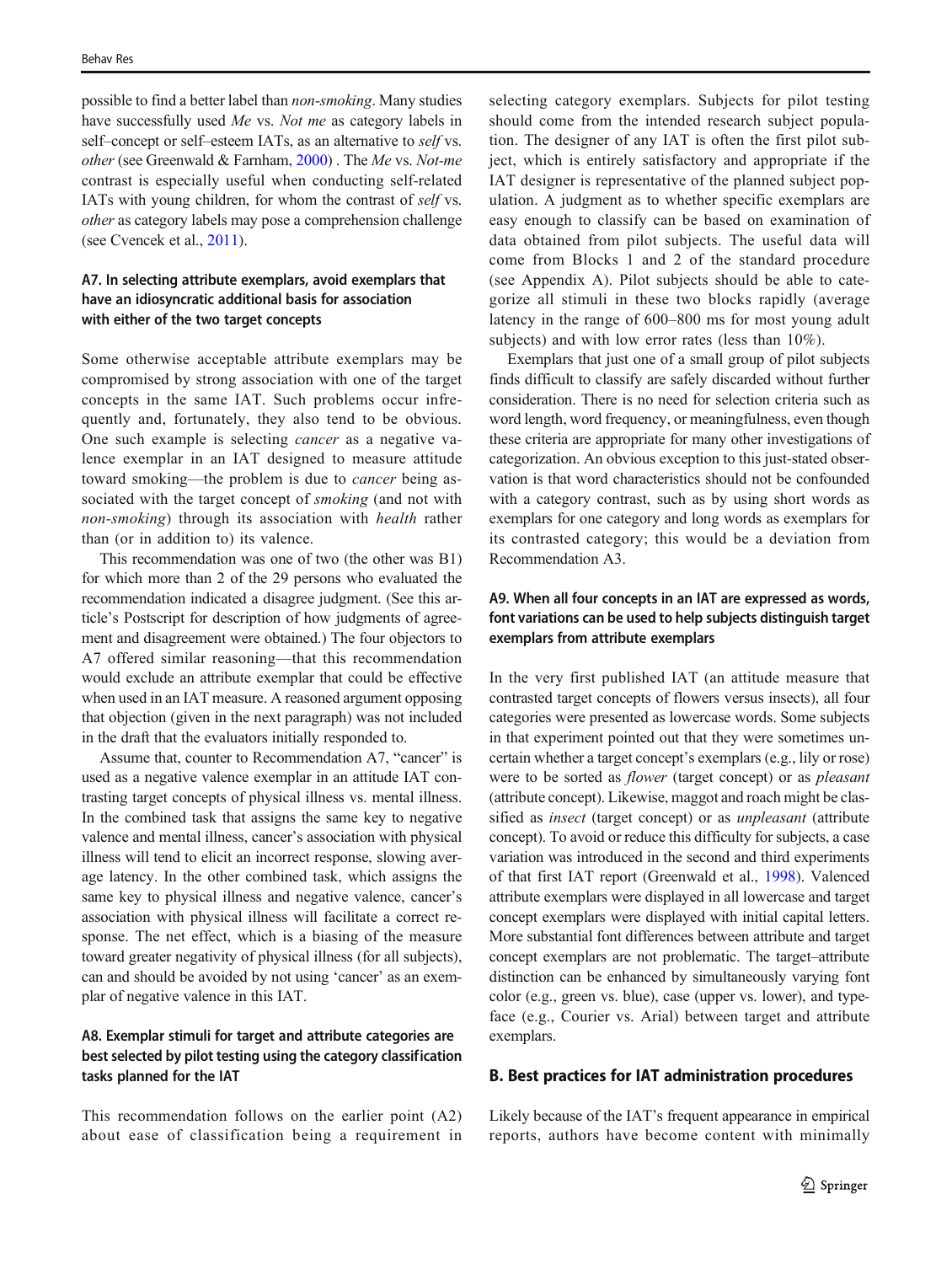reporting details of IAT administration procedures. There is often not even the citation of a publication in which a reported IAT's procedures were previously described in detail. Consequently, if sub-standard procedures were used, this may not be detectable in a published report. An opposing force is that the culture of the field is to share procedures among researchers, with some likelihood that the most widely shared procedures are ones developed by researchers who incorporated presently recommended practices. If the most widely shared procedures incorporate strong administration procedures, the level of nonreporting of procedural details may not be a concerning problem. However, it is a problem that many editors do not insist on reporting of at least the most important aspects of procedures. This section on IAT administration procedures is therefore followed by a section describing components of procedure that should be most useful to describe in published reports.

### B1. Counterbalancing the temporal order of the two combined tasks is generally desirable

With two target categories (call them T1 and T2) and two attribute categories (A1 and A2), the first combined task can assign the same key to T1 and to either A1 or A2 (and T2 to the same key as the other attribute category). The earliest IAT studies observed an order effect such that the association of T1 with A1 (and T2 with A2) was significantly stronger when T1 and A1 were assigned to the same key in the first combined task rather than when they were assigned to the same key in the second combined task. To avoid having this effect of combined-task order on an IAT measure influence observed means of IAT measures within experimental treatments, it is desirable to counterbalance, across subjects and within treatment conditions, the order of administration of the two combined tasks.

This recommendation was the second of the two that elicited judgments of disagreement from more than two of the 29 evaluators. The five objectors all assumed that it should be desirable to avoid an (undesired) effect of the counterbalancing on correlations of IAT measures with other variables of interest. More specifically, the objectors' expectation was that the extraneous variance produced by counterbalancing would reduce correlations between IAT measures and other measures of interest.

The goal of maximizing correlations is reasonable, but the assumption that use of this (or other) counterbalancing will obscure correlations has two problems. First, researchers can correct for possible reductions of correlation by using the counterbalanced variable as a covariate to adjust observed correlations among other variables. Second, the effect of order of combined tasks is typically small, meaning (statistically) that its effect on correlations with other variables

is likely to be very small, possibly unnoticeable.  $6$  The gain from using the counterbalancing is that sample means will not be displaced due to the chosen order of combined tasks influencing the mean IAT value for the entire sample.

### B2. Counterbalancing of sides initially assigned to each category is desirable

There have been no empirically demonstrated effects on IAT measures of either (a) the attribute category initially assigned to the left or right key or (b) the side to which each target concept is initially assigned. Nevertheless, some researchers suspect that positioning the positive valence category on the right side may produce a small effect of faster responding than if negative valence is assigned to the right key.<sup>7</sup> This counterbalancing is relatively easy to achieve and is especially desirable in studies with large respondent samples, in which small effects may prove statistically significant. Note that the basis for counterbalancing here is the general principle that arbitrary procedural variations are best distributed randomly across subjects and treatments, which also applies to the order variation considered in B1. For B1, the known effect of order on IAT scores definitely strengthens the justification for counterbalancing, which is why Recommendation B2 is stated as "desirable" without the added strengthening ("generally desirable") used for B1.

### B3. Target and attribute category trials are *always* strictly alternated in the standard IAT's procedure for combined-task blocks

The desirability of the strict alternation procedure was discovered informally (and repeatedly) in variations of IAT procedures tested in 1994–1995 by the authors of the first IAT publication. The main supporting evidence was that measured IAT effects consistently had larger effect sizes when this procedure was used. The authors regarded this strict alternation procedure as important enough to mention it in five places in that initial publication (Greenwald et al., [1998](#page-17-0)). Maximizing task switches between target concept and attribute concept classification should have effects of both increasing facilitation of IAT performance in one IAT combined task and

 $\overline{6}$  Correlations of the order of administering combined tasks with IAT measures ranged from – .02 to .25 in data reported by Greenwald et al. [\(2003](#page-17-0)). For an observed correlation of  $r = .40$  between the IAT and another variable of interest, using order of tasks as a covariate and assuming the largest of previously observed order-effect correlations (.25) would increase that correlation by only .013, from .400 to .413. (Still, it would be appropriate to conduct this covariance analysis and report the (slightly) larger correlation as the observed correlation.)

 $7$  This possible effect depends on an assumption that a *right side=positive* cultural association can inflate positivity of a positively valenced concept when the right key is associated with positive valence in Blocks 2, 3, 4, 6, and 7 of the standard IAT.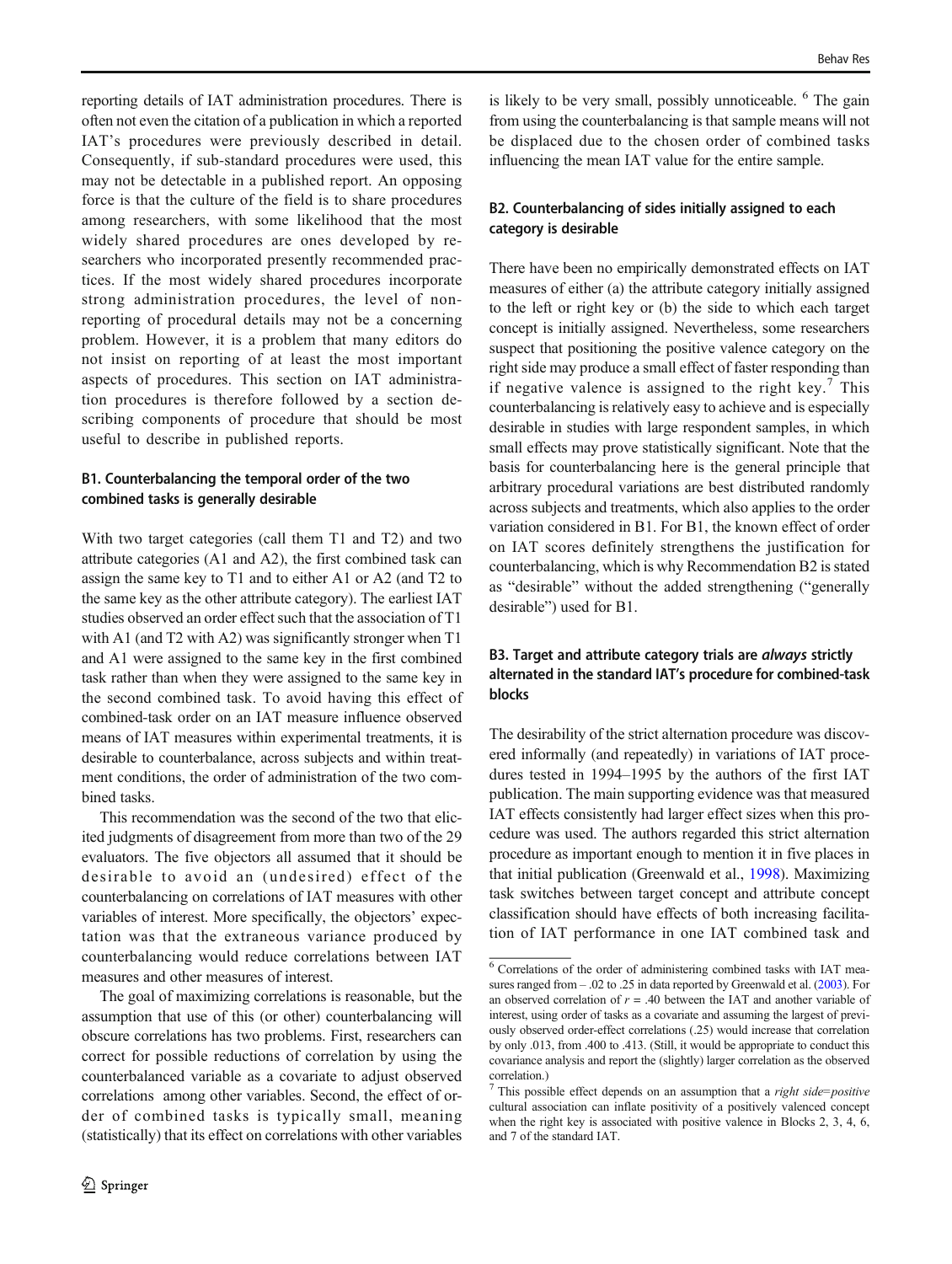interfering in the other combined task. Most published reports of IAT measures presumably use this standard alternation, although use of this procedure is rarely mentioned in publications. Occasional reports do mention deviating from the strict alternation for a specific research purpose (e.g., Mierke & Klauer, [2003](#page-18-0); Rothermund et al., [2009\)](#page-18-0). No published report has yet indicated that deviation from strict alternation improves either the IAT's psychometrics or its correlation with conceptually related measures.

This article's recommendation is to use the standard alternation between target and attribute discriminations in combined tasks blocks. Readers may assume, if no mention is made of this procedure, that researchers used the standard alternation strategy in combined task trial blocks, but it would be better to describe that explicitly.

#### B4. Intertrial intervals should be brief

Greenwald et al. ([1998](#page-17-0)) varied the interval between initiation of a response on Trial  $n$  and presentation of the stimulus for Trial  $n+1$  among values of 100, 400, and 700 ms. They found no effect of this variation on magnitude of effects obtained with IAT measures. After that early finding, researchers have tended to use quite brief intertrial intervals (250 ms is a commonly used value). This conserves time in a procedure that often has a few hundred trials. (For the standard 190-trial IAT procedure described in Appendix A, adding 1 second to the intertrial interval will increase the procedure's duration by about 3 min.) A suspected additional virtue of the brief intertrial interval—albeit one not studied systematically—is to limit intertrial time that can be used to allow mental rehearsal of the correct response key assignments. Greater intertrial time would plausibly reduce difficulty in combined tasks that assign the same key to two non-associated concepts; such opportunity to rehearse instructions between trials may permit faster responding, which might in turn reduce the IAT's sensitivity to differences in association strengths.

### B5. Initial practice in classifying the two target concepts (first block) should precede initial practice in classifying the two attribute concepts (second block)

This conclusion was drawn from never-published exploratory studies conducted prior to the first IAT publication. The explanation: When attribute concept practice comes first, the attribute initially assigned to the left key can acquire some association with that key. The ensuing initial practice classification of the target categories may then increase the association between the target concept practiced on the left key in the second block and the attribute previously practiced on the left key. The psychological principle underlying this recommen-dation is mediated generalization (Cofer & Foley Jr., [1942](#page-17-0)), a process by which two categories (e.g., pleasant and insect),

both associated with the same response (e.g., *left kev*), can thereby become associated with each other. In the recommended procedure, when target concepts are practiced first, left key may acquire an association with insect in the first bock. In the second block, insect may gain some association to pleasant by mediated generalization (due to their sharing the left key during the two practice blocks). In the nonrecommended procedure of practicing attribute classification first, pleasant acquires association with left key in the first block; then, due to mediated generalization, insect gains some association with pleasant in the second block. Despite the conceivable operation of mediated generalization regardless of order of administering the first two blocks, there is a theoretically expected asymmetry of the two orders. In the second block, the direction of association formation should be from the category practiced in the second block to the one practiced on the same key in the first block. The expected stronger effect of practicing insect in the second block is that it is easier to form the insect-to-pleasant association than the pleasant-toinsect association. This asymmetry is explained by Paivio's [\(1969\)](#page-18-0) conceptual peg hypothesis, based on experiments showing stronger acquisition of associations in noun– adjective (i.e., target–attribute) direction than in adjective– noun (i.e., attribute–target) direction.<sup>8</sup>

#### B6. It is desirable to use at least three exemplars for each category in the IAT

In the only experimental study that varied number of exemplars for IAT categories, Nosek et al. [\(2005\)](#page-18-0) found that as few as two exemplars could be used to represent categories of pleasant, unpleasant, young, old, male, female, science, and liberal arts. Use of a single item (the category label) for each category did not fail totally, but was clearly inferior. These results should be generalized cautiously because of the limited number of categories and IAT measures investigated. This caution is applied here in recommending a minimum of three items per category. In published studies using the IAT, the numbers of exemplars per category are mostly in the range of four to six. Using four or more exemplars should minimize risk that the category's effective definition in the IAT may be distorted by the specific exemplars chosen.

From another perspective, some authors have recommended using two or more interchangeable sets of exemplars for categories when it is easy to generate sufficient numbers of easily classifiable exemplars (as it is for categories such as positive/negative valence, male/female gender, young/old age, and black/white race (and many others). Wolsiefer et al.

<sup>8</sup> Paivio's analysis almost certainly also explains why evaluative priming experiments generally use the concept categories (racial groups, ethnic groups, gender groups) as primes, rather than using the attribute categories as primes (e.g., Fazio et al., [1986](#page-17-0)).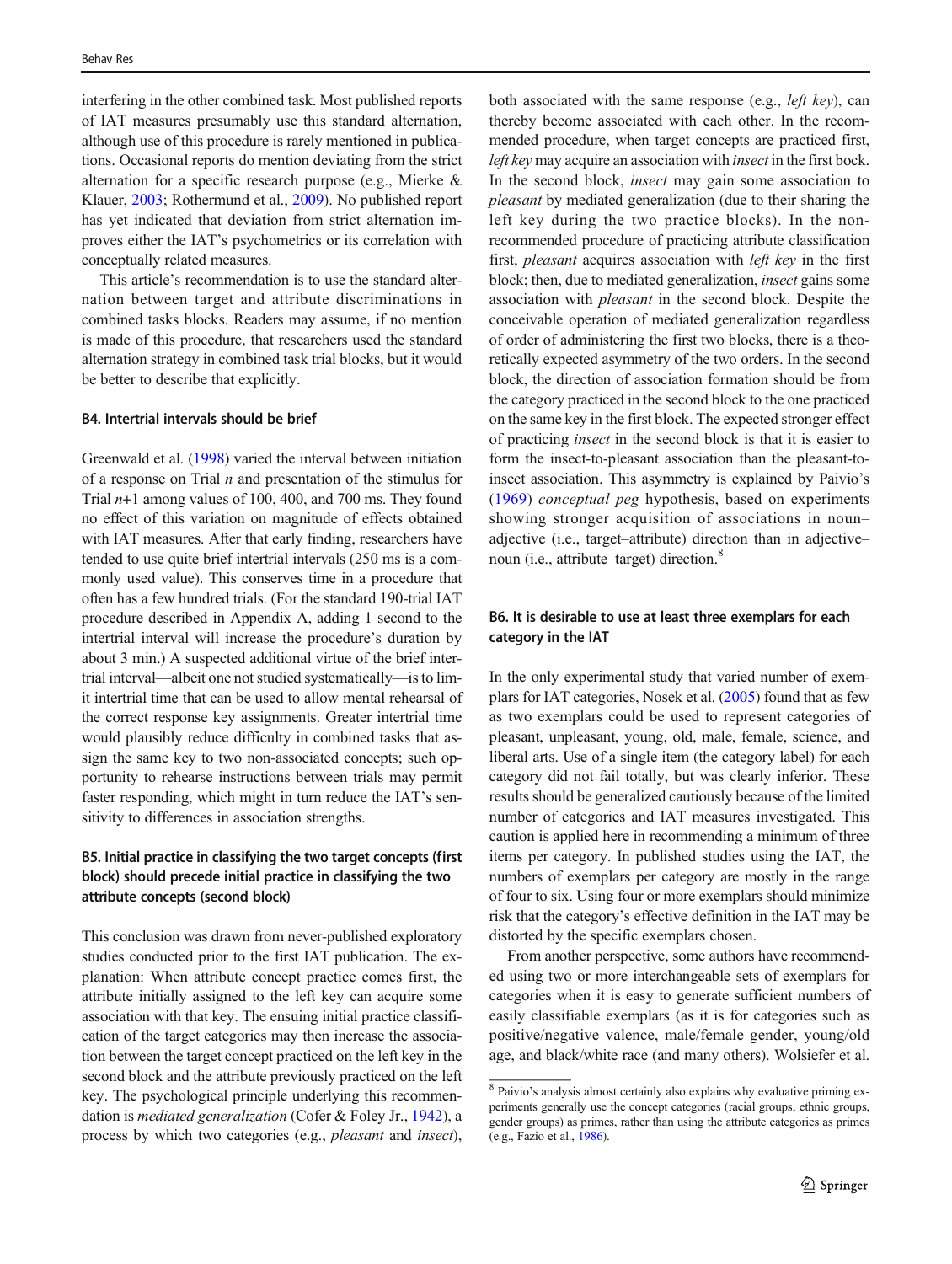[\(2017\)](#page-19-0) analyzed the effects of exemplar choice in IAT measurement. They found that variation due to use of different sets of exemplars was smaller in IAT measures than in other indirect measures of social cognition. In response to a personal communication inquiring about implications of their findings for the desirability of using multiple sets of exemplars for IAT categories, along with multilevel modeling of the variance contributed by exemplars, Wolsiefer wrote that such use of exemplar sets and multilevel analysis "doesn't appreciably change individual level bias scores . . . . [W]e also examined whether accounting for stimulus variance in the IAT would appreciably change the predictive validity of the IAT. We found no evidence that this was the case." Even though it is often a desirable feature of research design, it does not appear necessary to develop multiple alternative sets of exemplars for target and attribute concepts in IAT measures. This proves fortunate because, in many cases, easy-to-classify exemplars are in short supply.

### B7. It is desirable (not essential) for the number of trials in any block to allow each target exemplar stimulus to be presented the same number of times within the block, and likewise for the exemplars in each attribute category

The desirability of this practice is the usual desirability of minimizing sources of extraneous variance in data due to differences in procedures experienced by research subjects. Adoption of this practice can run into complications in managing equal appearances, due to the numbers of exemplars selected for each target category and each attribute category. To achieve equal appearances, within each combined-task block, of all attribute-concept or of all target-concept stimuli, trials in combined-task blocks must be twice the smallest value that is simultaneously an integer multiple of the number of unique target exemplars and unique attribute exemplars. For example, with four exemplars per target category (total = 8 exemplars) and five exemplars per attribute category (total  $= 10$  exemplars), the smallest number that is an integer multiple of both 8 and 10 is 40, requiring a combined task block to have twice that number, or 80 trials, which may be an excessive block length for some subject populations. An acceptable alternative is to distribute the total of 80 trials across the two blocks of each combined task (an example is described in Appendix A). When equal numbers are not possible, it is generally easy to manage stimuli so that no exemplar of a target category is presented more than once more per block than any other exemplar of a target category (and similarly for attribute categories).

### B8. Runs of more than four consecutive same-key-correct trials in combined-task blocks are undesirable

Runs of consecutive trials that require the same (left or right) key for a correct response allow subjects to increase their Behav Res

performance speed in the IAT due to a well-known repetition priming process (e.g., Horner & Henson, [2008\)](#page-18-0) that is unrelated to strengths of associations between categories that share the same key. If these runs occur in one combined task and not in the other, they can inappropriately influence a subject's IAT measure. And if they occur more for some subjects than others, they can similarly add statistical noise to estimates of means or correlations involving the IAT measure. Lengthy same-keycorrect runs are avoidable in combined tasks by randomizing trials independently within each consecutive subset of four trials. Trials 1–4 would then randomly present a stimulus from one target concept on Trial 1 and from the other target concept on Trial 3, and a stimulus from one attribute concept on Trial 2 and the from the other attribute concept on Trial 4; and so on for Trials 5–8, 9–12, etc., with independent randomization for even-numbered and odd-numbered trials in each group of four trials. This strategy limits maximum same-key-correct runs to four trials. For comparison, randomization within groups of eight trials will allow occasional same-key-correct runs of eight trials (which is undesirable).

# B9. In correlational studies, statistical power can be increased by using two (or more) administrations of the IAT for each subject

This strategy produces an IAT measure with greater test–retest reliability than is expected for a single IAT completion. (The statistical basis for this recommendation was described earlier in this article's discussion of test–retest reliability, under the heading, Measurement Characteristics of IAT Measures.) Increased test–retest reliability will also reduce unsystematic variance in estimated sample means, providing both greater power in tests of experimental treatment effects and increased magnitude of correlations between IAT measures and conceptually related variables. An alternative means of gaining power for both of these purposes is to increase subject sample sizes.<sup>9</sup>

<sup>&</sup>lt;sup>9</sup> A reviewer of the original submission of this article expressed concern about administering multiple IATs to research subjects, suspecting that subjects with experience taking IAT measures are likely to try to fake IATs. This seems a needless concern. There appears to be no reason for concern that subjects more than very rarely approach a research study with an intent to fake their IAT responses. Rather, research subjects generally appear to be focused on producing correct responses in the IAT. Greenwald et al. [\(2020](#page-17-0), pp. 22, 24) reviewed findings showing that subjects not instructed in how to fake an IAT typically are unable to deploy an effective faking strategy. In research studies that are not explicitly studying IAT faking, IATs are generally administered with no instructions designed to head off faking. Of multiple studies involving subjects instructed to fake (but without instructions in how to fake effectively) only Röhner et al. [\(2011\)](#page-18-0) found statistically significant IAT faking. That finding was limited to one of the two directions of instructed faking; the authors did not report a combined statistical test including both directions of instructed faking.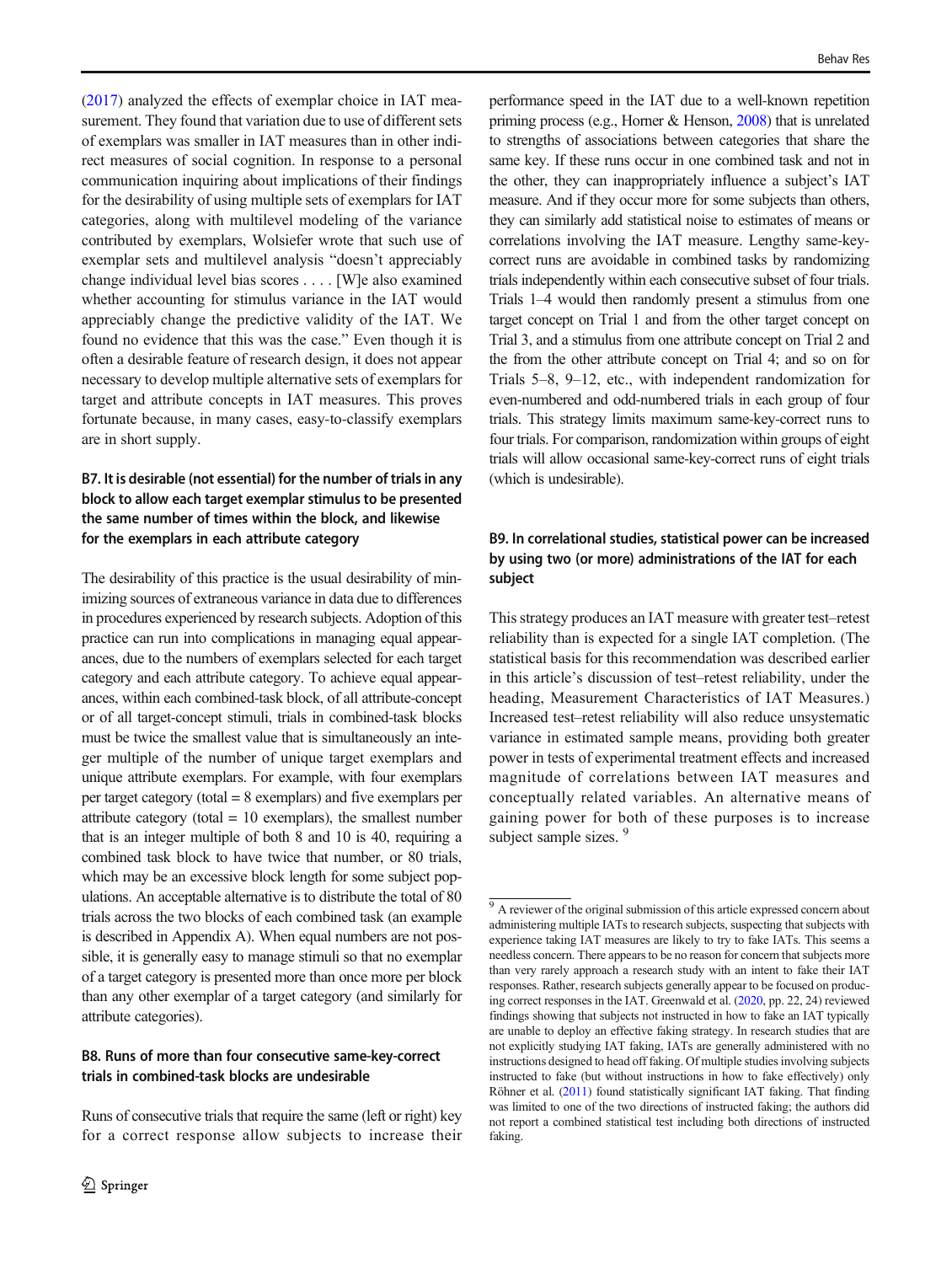# B10. In studies that assess correlations of an IAT measure with other variables, it is desirable for the subject population to display substantial variability in the IAT measure

This expectation is a statistical consequence of the statistically necessary effect of restriction of range of a variable on the magnitude of correlations involving that variable (see, e.g., Cohen et al., [2003](#page-17-0), p. 57). As example, if one assesses a correlation between gender identity (which varies widely between male and female) and gender attitude (which is correlated with gender identity), one observes a stronger correlation when the sample includes both male and female subjects than when the sample is either exclusively male or exclusively female. Similarly, a race attitude IAT (means of which vary substantially between African Americans and European Americans) will be more strongly correlated with a parallel self-report measure and with other theoretically connected measures when the research sample includes both racial groups than when the sample is limited to one of those two groups. This increased sensitivity to correlations is a justification for not subdividing a sample into demographically homogeneous groups when one or more variables being correlated differ non-trivially between the demographic groups that would thereby be analyzed separately.

# B11. In laboratory research, when IAT-including experiments are administered by multiple experimenters, treatment conditions should be distributed equally across experimenters

This generally advisable research practice is recommended here because of its known importance in research using IAT measures. The effect of experimenter race on subject performance on race attitude IAT measures was first demonstrated by Lowery et al. ([2001](#page-18-0)). Effects of other experimenter characteristics have not been established so clearly as for race of experimenter in the race attitude IAT, but are easily conceivable.

### B12. Desirable procedures for pretest–posttest IAT administrations

The first IAT ever completed by a subject is known, on average, to show a more polarized result (i.e., greater distance from zero) than will a second or subsequent IAT completion (first reported by Greenwald, Nosek, & Banaji, 2003; see also Lai et al., [2016](#page-18-0)). This not-yetfully-understood effect may be due to the first administration having slower responding on combined tasks than do subsequent administrations, if this slowing occurs more on the combined task that is more difficult for the subject. There are two ways to deal with the resulting expectation of a spurious change between the first and second IAT in a pre-post design: (1) Use a no-treatment control group that also receives both pretest and posttest (used first with IAT measures by Dasgupta & Greenwald, [2001\)](#page-17-0), or (2) give all subjects pre-experimental IAT completion experience, which need not use the same IAT intended for the pretest–posttest design. Without one of these approaches, there is a risk of mistakenly interpreting an observed attenuation of IAT on a posttest as a treatment-caused reduction of the IAT.

# C. Recommended practices for reporting IAT procedures and results

It is often desirable to use IATs with procedures borrowed from a previous study that assessed the same or very similar constructs (i.e., attitudes, stereotypes, identities, or self-esteem). When portions of procedures in a new report are identical to ones reported in an accessible previous publication, it should suffice to cite the prior publication, giving the page number(s) on which those identically used procedures were described.

### C1. Procedures that should be described in all empirical publications of original IAT results

Logistics and apparatus Describe how subjects were recruited including any selection criteria or recruiting aids that were used. Report how many subjects began participation and causes of unavailability of data from those who began the procedure, including criteria for excluding partial or all data from participants who began the procedure. If conducted in a laboratory, the report should state laboratory location and physical properties, including nature of separation of multiple participants from one another; also computer type, operating system, monitor size, viewing distance, and laboratory software used to present IAT procedures and record data. If presented via Internet or otherwise remotely, describe software used for presentation and software or hardware required on the user's side; also state whether procedures were presented full screen or otherwise.

Stimuli Report all category labels and all exemplar stimuli (verbatim) for each category. If exemplars are words in a language other than English, many readers will appreciate having English translations (e.g., in parentheses). Report font name, size, and capitalization used for all categories with exemplars presented as words, and on-screen dimensions for pictures or graphics used for exemplars presented other than as words.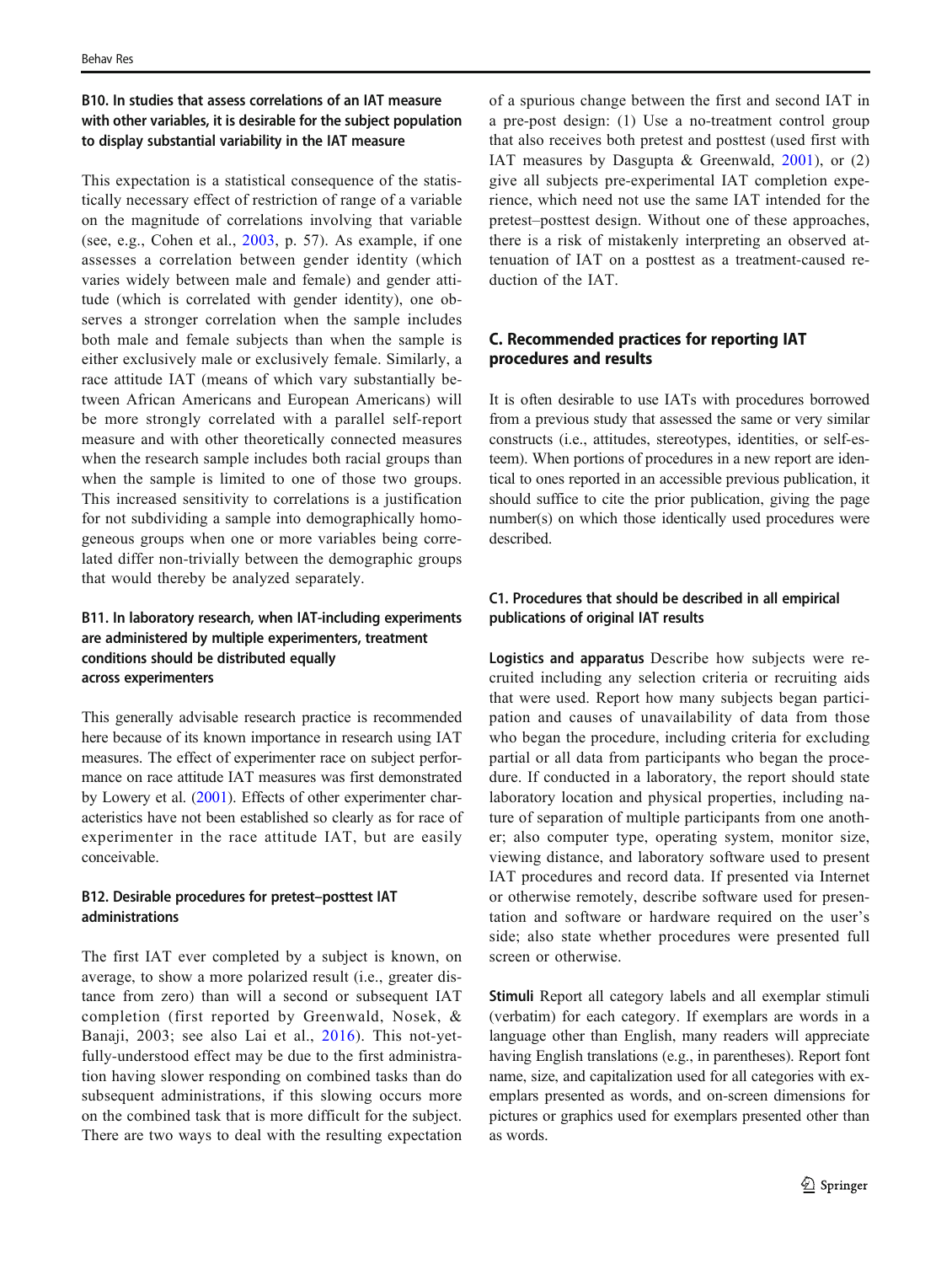Trial presentation procedures Give the numbers of trial blocks, the number of trials in each block, and indicate the categories assigned to left and right keys for each block. Either state that trials in combined-task blocks were strictly alternated between target and attribute categories (see Recommendation B3) or, if that was not done, describe the procedure for sequencing exemplars of the four categories. State whether procedures restricted runs of number of samekey-response trials in combined-task blocks (see Recommendation B8). Describe the intertrial interval within blocks of trials (i.e., the interval between initiating a key press and appearance of the next trial's stimulus) and length of pauses between blocks of trials (or that pauses were ad lib, if they were under subjects' control). Report (preferably verbatim) instructions provided to subjects about speed or accuracy of responding. Describe how erroneous responses were treated by the software and instructions (if any) given to subjects for what they should do on receiving error feedback. Describe counterbalancing (if any) for left or right side of correct responses for categories in Blocks 1 and 2 and the order of encountering combined-task blocks.

#### C2. Computation of IAT scores

The most widely used procedure for scoring IAT measures is the D score that was introduced by Greenwald et al. ([2003;](#page-17-0) also described fully in this article's Appendix B). The  $D$  algorithm affords a few scoring options for treatment of trials on which errors occurred; the error treatment method that was used should be reported. Although the D algorithm is resistant to disturbance by extreme scores, it does oblige exclusion of trials with latencies greater than 10 s and exclusion of entire data from subjects for whom more than 10% of trials have latencies faster than 300 ms. Subjects with this high a proportion of very fast responses are invariably ones who are trying to complete the procedure with maximum speed, pressing keys as rapidly as they can without concern for accuracy, and generally having error rates approximating 50%. Perhaps surprisingly, it is neither necessary nor desirable to drop subjects with relatively high error rates (even approaching 40%), so long as they are taking the procedure seriously and are trying to produce correct responses. The D algorithm does not truncate latency distributions to eliminate occasional very fast or very slow (short of 10 s) trials. If the scoring procedure in a report is deliberately varied from Appendix B's recommendations, the variations and the justification for using them should be reported, to avoid readers' concern about questionable research practices.

#### C3. Reporting of internal consistency of the IAT measure

Statistical measures of internal consistency estimate the degree to which multiple items in a self-report measure (such as a scholastic aptitude test or a self-esteem inventory) agree in what they are measuring. For an IAT measure, "items" are subsets of trials that suffice to compute an IAT measure. An IAT measure can be computed (very minimally) as a difference between latencies on two trials, one from each of the two combined tasks. If there are 60 trials in each combined task (as in the standard procedure described in Appendix A) it is possible to compute 60 IAT part-scores, which can be used for an internal consistency computation.

The extreme approach of computing two-trial IAT submeasures is almost never used for internal consistency computations. Five more commonly used approaches are briefly described here, in order of increasing expected precision: (1) The computationally simplest approach is to correlate an IAT score computed with data from Blocks 3 and 6 of the standard procedure (see Appendix A) with a second score computed similarly from Blocks 4 and 7. This is convenient because these two-part scores are obtained in computing the standard IAT scoring algorithm's D measure (see Appendix B). (2) One part-measure can be computed from all odd-numbered trials in the IAT's combined-task blocks, and the other from all even-numbered trials. This may seem problematic because the IAT's strict alternation of target and attribute exemplars (see Recommendation B3) results in one of these part measures using data exclusively from target category trials, and the other exclusively from attribute category trials. (3) A random selection of half of the trials from each combined task can be used as one part, with the remaining trials being the second part. (4) More cumbersome to compute, but also the method most likely to make the two parts as comparable as possible, is to sort all trials for each combined task into the four distinct categories of stimuli (i.e., those for the two target categories and the two attribute categories), then take either a random half from each of the four categories as one part with the remaining trials as the other part, or (5) compute one part by dividing each of the four categories within each combined task in half by a method that will assure that neither of the two halves over-represents trials occurring either early or late in the procedure. Although the last of these five procedures is expected to provide the greatest precision, all of the last three are quite satisfactory.

#### C4. Reporting of test–retest reliability of IAT measures

Test–retest reliability of IAT measures is computed as the correlation between two repetitions of the IAT measure ob-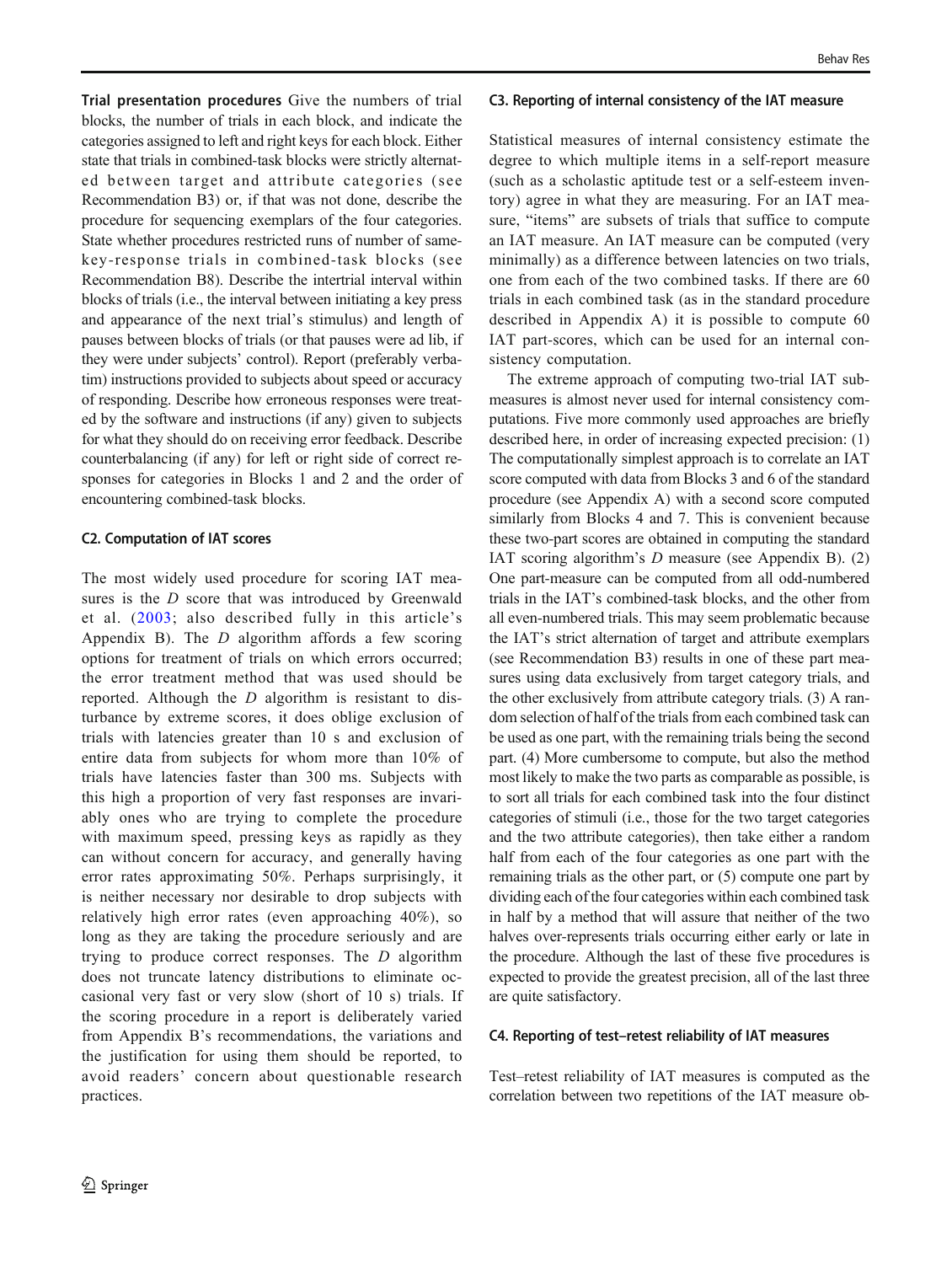tained from the same sample of subjects. Because research studies rarely repeat the same IAT measure, test–retest reliability is very infrequently reported. Searching rigorously for reports of test–retest reliability of IAT measures, Greenwald and Lai ([2000](#page-17-0)) found only 58 reports of test–retest reliability correlations. Perhaps this article's Recommendation B9 will lead to more studies obtaining repeated IAT measures from the same subjects.

# Opportunities for improvement on current best practices

Since 1998, multiple attempts have been made to produce new latency-based indirect measures of the constructs assessed by IAT measures. Table 1 in Greenwald and Lai ([2020\)](#page-17-0) summarizes six such alternative methods. Additionally, there have been multiple proposals for alternative approaches to scoring the data produced by IAT measures (e.g., Conrey et al., [2005](#page-17-0); Klauer et al., [2007\)](#page-18-0) or by variants of IAT measures (e.g., Meissner & Rothermund, [2013\)](#page-18-0). Although none of these alternatives is yet established as an improvement over the standard form of the IAT (see Appendix A) or the currently standard scoring algorithm (see Appendix B), there is no reason to conclude that continued or further efforts to improve IAT procedures and scoring methods will be futile. The following paragraphs describe three goals for potential improvement.

#### Improving the statistical reliability of IAT measures

Increased test–retest reliability of IAT measures can benefit statistical power of all research designs (correlational or experimental) that use IAT measures. It can also enable (or at least advance) the possibility that IAT measures can become precise enough to accurately describe individual respondents' levels of implicit bias. A method of improving test–retest reliability of any measure is to administer it to the same person multiple times, then average the two or more observed scores. As described earlier in this article, that strategy has been used very successfully with blood pressure measures in hypertension research. A necessary cost of the measure-repetition strategy is the time it adds to data collection. Because minimizing time is especially a priority in Internet-conducted research that can allow large samples, the measure-repetition strategy is more feasible for laboratory-administered studies than for Internetadministered studies. A more ambitious strategy for improving reliability is to find ways to reduce the statistical noise inherent in multi-trial reaction time measures. A successful noise-reduction strategy might well benefit from findings obtained with latency measures in areas of research other than social cognition. Because the problem of inherent noisiness of latency measures has been known for well over a half-century, the current lack of available solutions indicates how challenging this goal is.

### Extending the IAT to measure strengths of associations involving subcategories

"Subcategory" here refers to a concept defined by the intersection of two categories. Some such intersections that have already attracted interest are those of race with age (for example, Asian child as distinct from Asian adult) or race with gender (such as Black female as distinct from Black male or White female). Associations with such intersectional categories are conceivably either (a) the logical union of attributes associated with the two intersecting categories—i.e., the sum of attributes associated with the two categories, or (b) the logical intersection of attributes of the two categories—i.e., only those attributes that are associated with both categories. More interesting than both of those possibilities, but also more challenging, is that the intersection may be a qualitatively distinct category with its own associated attributes.

At present, no method exists for using an IAT to assess associations for an intersection of two demographic categories that may be different from associations with the categories individually. What might intuitively appear the obvious way to compare different intersections of two demographic categories in an IAT is to select, as exemplars for each intersection, persons who embody that intersection. For example, an IAT contrasting the intersection, Black female, with the intersection, Black male, might illustrate each with images—one set of images of Black women and one set of Black men. Pilot testing experience has revealed that subjects respond to such an IAT as if the images possessed only the attribute that distinguishes the two sets of images—in this case, only gender. Specifically, in an IAT with attribute categories of career vs. family, if the two target concepts are Black female and Black male, the IAT is expected to produce the same finding as an IAT involving all racially White or all racially Asian person images. The suspected reason for this (not yet strongly tested in experimental research) is that producing correct responses requires attending only to the attribute (gender, in these cases) that distinguishes the two sets of images. It is apparent that some other approach is needed if an IAT procedure is to be successfully adapted to assessing associations with category intersections.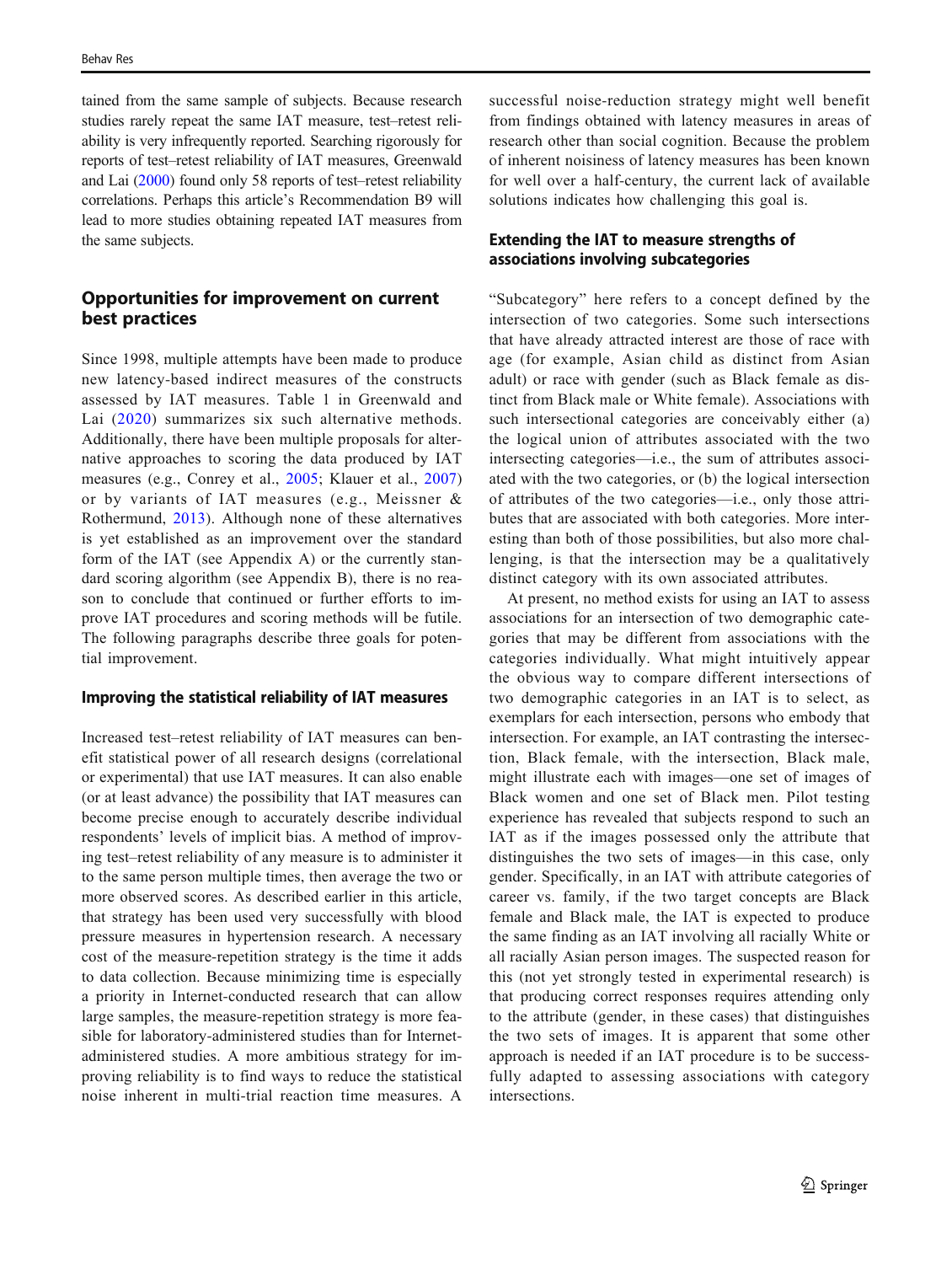### Extending the IAT to measure strengths of associations involving propositions

Several researchers have sought to construct IATs that could measure associations of agreement or disagreement with propositional meanings. One approach to this task was developed by Sartori et al. [\(2008\)](#page-18-0), measuring association of truth or falsity with autobiographical events. In this task, categories of true and false were represented by exemplars in the form of brief sentences that could easily be classified as factually true or false. Others have subsequently similarly used propositions as exemplars for non-propositional categories (e.g., De Houwer et al., [2015](#page-17-0); Lu, [2016\)](#page-18-0). This appears to be a successful strategy, although it is not yet apparent how broadly it can be applied.

An alternate use of propositions in IAT measures is for the propositions to be category labels for the IAT, rather than category exemplars. One successful use of propositions as category labels for an IAT is the personalized IAT (Olson & Fazio,  $2004$ ) in which the propositional labels I like and I don't like were used in place of the (nonpropositional) pleasant and unpleasant attribute labels of most other IAT attitude measures. A second use of propositions as category labels is in the wanting IATs developed by Koranyi et al. ([2017](#page-18-0)) and by Tibboel et al. ([2017](#page-19-0)). In these, category labels represent a goaldirected motivational state, using propositional category labels of I want and I do not want. Koranyi et al.'s procedure also required making subjects thirsty (by eating at least 8 salty crackers in two minutes) prior to completing the IAT.

Not yet attempted in propositional category labels are propositions with any complexity of syntactic structure or propositions with verbs other than ones expressing liking or wanting. An example of a conceivable IAT with greater complexity and other verbs in propositions is one in which the contrasted target concepts are legalize abortion and outlaw abortion. A challenge that has no obvious solution (for this hypothetical example) is to create exemplars that subjects can easily classify as representing these two contrasted propositions. Although recommended best practice B6 advises using at least three exemplars for an IAT category, it is conceivable that, with propositional target concepts, using the proposition itself as the sole exemplar might suffice. That may succeed if the contrasted propositions are only two words in length, but consider a more complex contrasted pair of propositions: European countries should pay a larger fraction of their GDPs than the U.S. to cover NATO costs and U.S. and Europe should pay the same fraction of their GDPs to cover NATO costs. Instructions might be used to allow

abbreviating these as NATO costs: EU more than US and NATO costs: EU same as US. Either these or the pair involving abortion could be used in IATs to assess strength of association of these policies with contrasted political ideologies, political parties, or political candidates. Such research remains to be done.

# POSTSCRIPT: 29-person jury evaluates this article's recommended practices

Writing of this article started in early 2018, a few months before the 20th anniversary of the IAT's first publication. That seemed a good time to review what had been confidently learned from empirical research using the IAT as research method, as well as to consider the history of theoretical and methodological controversies concerning the IAT, and also to summarize current wisdom on best practices for conducting research using IAT measures. Overviews of accumulating knowledge and discussions of interpretive controversies had been treated in several handbook chapters and journal review articles during the last decade (see the overview of those reviews by Greenwald & Lai, [2020](#page-17-0)). However, best practices for research using IAT measures had not received any published treatment since two book chapters published in 2007 (Lane et al., [2007;](#page-18-0) Nosek et al., [2007\)](#page-18-0). The first author's initial attempt at a new summary of best research practices produced Draft 1 of a manuscript titled "The Implicit Association Test at Age 20: What is known and what is not known about implicit bias" ("Age20" hereafter).

Draft 1 of Age20 was circulated to 73 researchers and scholars who were (a) authors of empirical or theoretical articles concerning the IAT or (b) among the 32 participants at a September 2017 National Science Foundation "Implicit Bias Conference" or (c) among the 26 presenters at an upcoming November 2018 Ghent University conference titled "Improving the Utility of Indirect Measures". These three overlapping lists included researchers with widely ranging views on understanding of the IAT as a psychological measure. The message to each of these 73 described the manuscript's purpose as "to describe a consensus on what is currently known about the IAT", adding: "The attached draft includes [the first author's] views on what is known—hardly a consensus—[and seeks] opinions and suggestions to convert this version into one with reasonable claim to reporting a consensus."

Within a month after Draft 1's circulation, 25 of the invitees had responded. Sixteen of them provided extensive comments, each prompting follow-up exchanges of email that provided the bases for multiple revisions. In November 2018, the Ghent University conference provided opportunity not only for discussions of issues raised by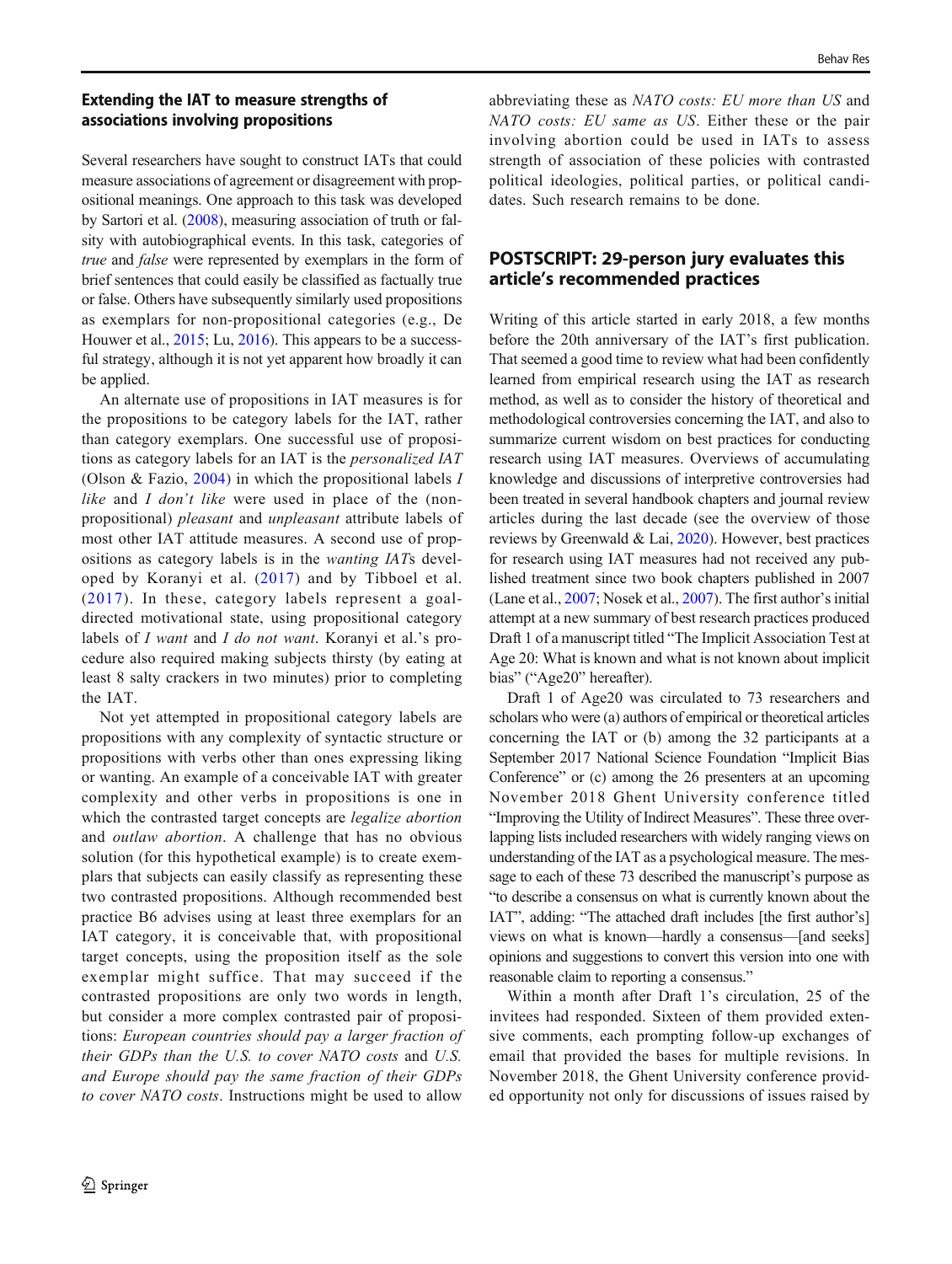several of the attendees in response to Draft 1, but also allowed discovery of additional well-qualified researchers among the conference's non-presenting attendees. In late November of 2018, Draft 2 was circulated to the original 73 plus 14 more. Four of the new recipients sent substantial comments on Draft 2, as did several of the previous commenters, leading to further revisions.

Although the responses to Drafts 1 and 2 prompted useful revisions, they did not allow assessment of consensus for the various research practice recommendations. To overcome that limitation, a spreadsheet that could assess consensus was prepared. The spreadsheet gave each recipient the role of a juror who was asked to judge *agree, disagree, or uncertain* for each conclusion statement. The instruction on the spreadsheet concluded, "Please be reluctant to use the uncertain response when you are aware of a balance of evidence favoring agree or disagree. Feel free to add a comment in the NOTES column if it might be useful, but treat this as optional." Draft 3, accompanied by the spreadsheet, was circulated in late December, 2018 to all those who had received Draft 2. Twenty-five spreadsheets were returned. All of Draft 3's conclusions received majority agreements on the spreadsheet, but there were nevertheless multiple judgments of disagreement with individual recommendations, mostly accompanied by explanations of the bases for disagreement. Further follow-up correspondence made clear that common ground would not be found for a few of the conclusions, warranting one further draft.

Draft 4 was circulated in March, 2019 to the 35 commenters who had provided comments (most more than once) on the three previous drafts. Draft 4 was accompanied by a revised spreadsheet, which stated the recommended practices very similarly to their appearance in this article.<sup>10</sup> Two of Draft 1's eleven recommendations for selection of categories and selection of exemplar stimuli were dropped because of insufficient consensus. For four of the 12 recommendations for administering IAT measures, Draft 4 included revised content that addressed concerns that various commenters had expressed in response to earlier drafts. Circulation of Draft 4 was accompanied by messages to each of the 35 commenters, including (as appropriate) description of how Draft 4 had been revised in response to their latest comments, and also requesting their use of an accompanying repeat copy of the revised spreadsheet to revise any judgments that warranted change in consideration of Draft 4's revisions that had attempted to accommodate the final wave of comments. For the ten who had not previously provided spreadsheets, there was a reminder that a completed spreadsheet would still be very welcome. In response to that invitation, four new spreadsheets were received,

in addition to five from previous providers of spreadsheets that contained one or more revised judgments.

The just-reviewed process of preparing Age20 yielded 29 spreadsheets from authors and commenters, each providing evaluations of agree, disagree, or uncertain for each of Table 1's recommendations. $11$  The original 73 invitees could be classified into (a) persons who were known, on the basis of their past publications, to be favorable to the IAT as a research procedure  $(N = 25$  [34%]), (b) persons known to be critics of the IAT in one respect or another  $(N = 18 [25\%])$ , (c) persons ambivalent regarding the IAT, meaning that their publications used IAT measures but sometimes reached IAT-critical conclusions ( $N = 10$  [14%]), and (d) persons who were knowledgeable about the IAT but who had done neither supporting nor critical research ( $N = 20$  [27%]). For the final 29 who became the 29 judges, the corresponding numbers in those four categories were (a)  $19$ , (b) 3, (c) 5, and (d) 2. Considering that the IAT-favorable invitees had the greatest research experience using IAT measures, it is not surprising that about 2/3 of the 29 (compared to only about 1/3 of the full set of invitees) were in that category.

For the final judgments of this article's recommended research practices, 3.9% of all judgments were in the "disagree" category and 9.4% were "uncertain". The remainder (86.7%) were judgments of "agree". Understandably, most of the "uncertain" judgments were for recommendations that had been based only on researchers' pilot testing experience. Only two best practice recommendations received more than 2 "disagree" judgments from the 29 judges. These were A7, which was the recommendation to avoid attribute exemplars that had some extraneous basis for association with one of the two target concepts, and B1, the recommendation to routinely counterbalance order of combined tasks. The bases for these "disagree" judgments are described in this article's sections that present these recommendations.

For B2–B12, there were more than two judgments of uncertainty for six of the recommended best practices. Greatest uncertainty  $(N = 9)$  was expressed for Recommendation B5, that initial practice in classifying the two target concepts should precede initial practice in classifying the two attribute concepts. Next most uncertainty  $(N = 7)$  was for Recommendation B3, to strictly alternate target and attribute trials in combined tasks. The uncertainty in these two cases and the lesser uncertainty for a few other recommendations are understandable given that the primary basis for each of these recommendations was unpublished pilot testing experience of previous researchers rather than controlled experiments. For all of B2–B12, the judgments

 $10$  A few had subsequent rewordings that did not alter their meaning, including B10, which was changed from a recommendation of what not to do to a recommendation of what to do.

 $11$  The 29 judges sometimes left blank responses, which were treated as equivalent to a judgment of "uncertain".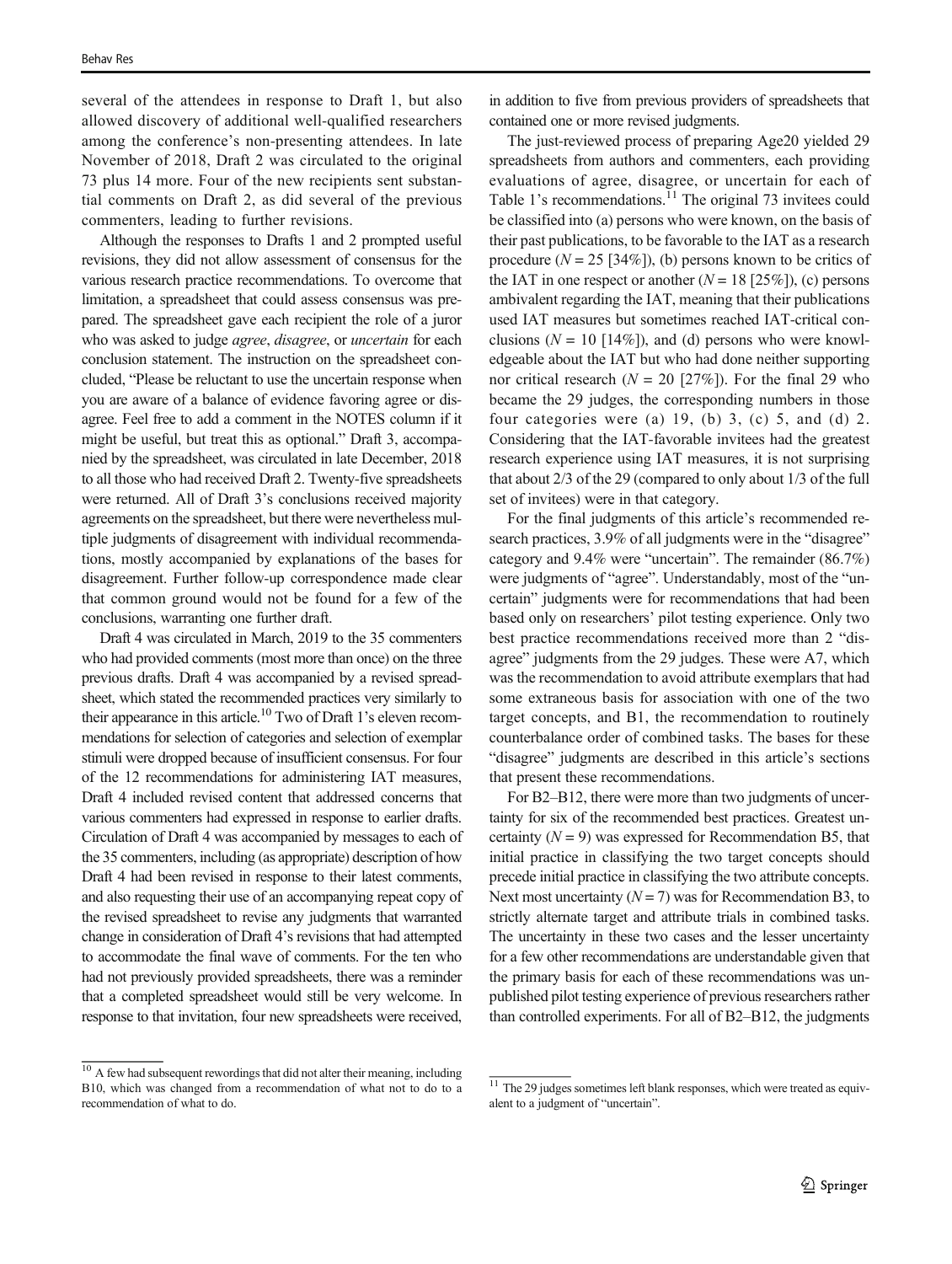<span id="page-15-0"></span>of more than 90% of those who expressed either agreement or disagreement were judgments of agreement. Even though further research to evaluate some of these recommendations is clearly desirable, the high levels of expressed agreement justified regarding these as recommended practices until further empirical evidence indicates otherwise.

# Appendix A "Standard" (seven-block) IAT procedure

As most frequently used in research, an IAT consists of seven sets (blocks) of trials in which stimuli from four categories are classified. Any IAT is completely specified by the labels to be used for the four categories and the stimulus items (exemplars) used to represent each of the four categories. The subject's task in each of the seven blocks is to provide correct classifications of stimulus items by pressing an assigned left- or rightpositioned key on a computer keyboard—for example "E" and "I" (alternately, "D" and "K") on a QWERTY keyboard—into their categories. Most often, two of the categories are identified as target categories. The first reported IAT (Experiment 1 in Greenwald, McGhee, & Schwartz, 1998) used flower and insect as the labels for its two target categories. The other two categories are typically identified as attribute categories. In the flower–insect attitude IAT the attribute categories were pleasant and unpleasant (valence).

The standard order of seven blocks (typical trial numbers [totaling 190] in parentheses), is

- 1. Classify the items for the two target categories (20)
- 2. Classify the items for the two attribute categories (20)
- 3. Classify items for all four categories, one attribute and one target category assigned to each of the two keys, using the assignment of categories to left and right keys as in Blocks 1 and 2 (20).
- 4. Same as Block 3  $(40)^{12}$
- 5. Classify the two target categories, reversing the key assignments of Block 1 and having more trials than in Block 1 (30).
- 6. Classify items for all four categories, using the reversed key assignments of the target categories as in Block 5 (20).
- 7. Same as Block 6 (40).

The number of trials for reversed two-category practice in Block 5 can affect the magnitude of effect on the IAT of the order in which the two combined tasks are encountered. After several years of experience, an increase from 20 to 30 trials in Block 5 was adopted as a procedure that often keeps the effect of order of combined tasks to a minimum.

For the four combined-task blocks (3, 4, 6, and 7), which present exemplar items from all four categories, there is a strict alternation between presenting an item from one of the two target categories on odd-numbered trials and an item from one of the two attribute categories on even-numbered trials (see B3). Determination of which target category is assigned a left (vs. right) key response in Block 1 and how attribute categories are assigned to keys in Block 2 are typically counterbalanced across subjects. There are typically between four and six items in each of the four categories. The number of trials in a block is often adjusted to allow each of the stimuli to appear equally often. With the same number of exemplars  $(n)$  for each of the four categories, this can be done in the twocategory blocks (1, 2, and 5) by having trial counts that are integer multiples of  $2n$ , and in the combined-task blocks  $(3, 4, 4)$ 6, and 7) trial counts being an integer multiple of  $4n$ . With five items per category, the numbers might be as shown in the seven-block listing above. With four items per category, the numbers of trials in the seven blocks might by 16, 16, 32, 48, 24, 32, 48. For six items per category, these numbers might be 12, 12, 24, 48, 24, 24, 48.

As stated in Recommendations B6 and B7, however, exactly equating numbers of presentations for target or attribute exemplars should be subordinated to other considerations in determining the trial count for each block. As one example, the numbers for four items per category might be set at 16, 16, 24, 40, 24, 24, 40. The number of appearances of each item in combined tasks can then be equated because the sum of trials in each combined-task's pair of blocks is an integer multiple of  $4n$ —e.g., for Blocks 3 and 4 the sum is  $24+40 = 64 (= 4 \times$ 4n). Other numbers of items per category, especially with different numbers of exemplars in attribute and target categories, might require inappropriately large numbers of trials to maintain equal appearances of each exemplar for target and/or attribute categories. The strict equality need not be treated as essential.

A procedure that records latency to occurrence of the correct response is typically used, with the IAT program recording occurrence of error responses but not registering the trial's latency as completed until the correct response occurs. The value of this *built-in-error-penalty* method was shown by Greenwald, Nosek, and Banaji (2003). For laboratory software that does not permit waiting for occurrence of the correct response on each trial, a scoring method with latency penalties in the form of milliseconds added to error trials is described in Appendix B.

 $12$  The smaller numbers of trials in Block 3 than in Block 4 (and similarly fewer in Block 6 than in Block 7) is the result of historical accident. In the earliest IAT studies using the seven-block procedure, Blocks 3 and 6 were treated as practice of the two combined tasks, with the following longer blocks (4 and 7) treated as data-collection trials. When the IAT scoring algorithm (Greenwald et al., [2003](#page-17-0)) was being developed, largely by exploratory analyses of many alternative possibilities, it was discovered that treating Blocks 3 and 6 as data collection trials produced a measure with properties superior to one computed just from Blocks 4 and 7 (as in the earliest IAT studies). (See p. 202 of Greenwald et al., [2003.](#page-17-0))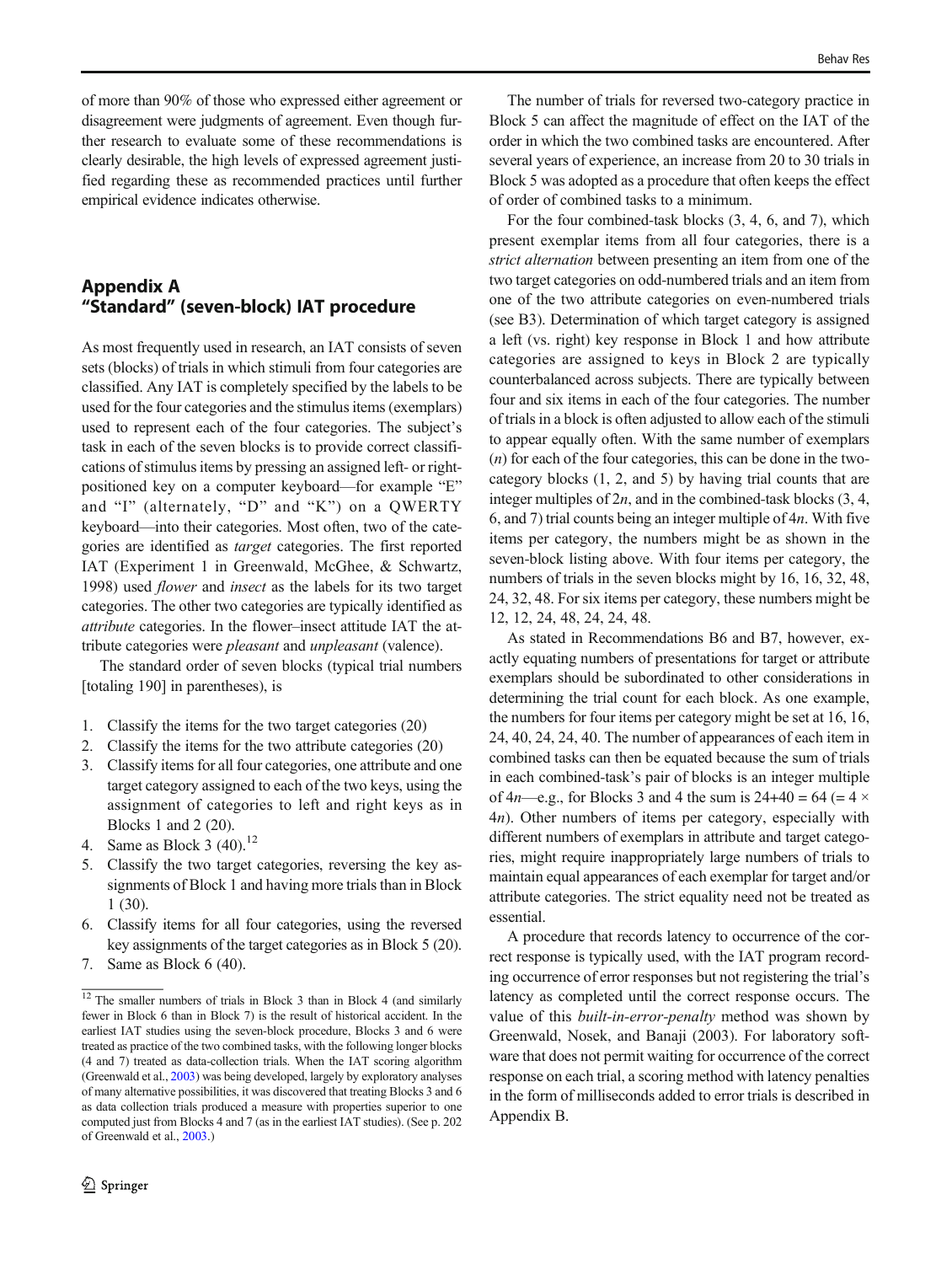### <span id="page-16-0"></span>Appendix B

Algorithms for the IAT's D measure

|                | Built-in error penalty procedure (preferred)<br>Each trial's latency is recorded to occurrence<br>of the trial's correct response; trials on which<br>Step errors preceded the correct responses are included                                                                                | <b>Computed error penalty</b><br>For IAT procedures that end a trial on the first keypress,<br>recording the latency of that keypress and code the response<br>as correct or error                                                                                                                   |
|----------------|----------------------------------------------------------------------------------------------------------------------------------------------------------------------------------------------------------------------------------------------------------------------------------------------|------------------------------------------------------------------------------------------------------------------------------------------------------------------------------------------------------------------------------------------------------------------------------------------------------|
| $\mathbf{1}$   | Designate combined tasks as A (for which faster performance will produce a<br>positive score) and B (for which faster performance will produce a<br>negative score). With counterbalancing, half of subjects will encounter A<br>in Blocks 3 & 4, half in Blocks 6 & 7                       | Same                                                                                                                                                                                                                                                                                                 |
| 2              | Discard all trials in Blocks 1, 2, and 5                                                                                                                                                                                                                                                     | Same                                                                                                                                                                                                                                                                                                 |
| 3              | Identify blocks for combined task A as A1 and A2; those for combined task<br>B as B1 and B2. If task A is Blocks 3 & 4, Block 3 is A1, Block 4 is A2                                                                                                                                         | Same                                                                                                                                                                                                                                                                                                 |
| 4              | Eliminate from remaining data (Blocks 3, 4, 6, and 7) only trials with<br>latencies $> 10,000$ ms                                                                                                                                                                                            | Same                                                                                                                                                                                                                                                                                                 |
| 5              | Eliminate all subjects for whom <i>more than</i> 10% of remaining trials have<br>latencies faster than 300 ms                                                                                                                                                                                | Same                                                                                                                                                                                                                                                                                                 |
| 6              | Compute latency means (MnA1, MnA2, MnB1, MnB2) and SDs (SDA1,<br>SDA2, SDB1, SDB2) for each of the four blocks for all remaining trials                                                                                                                                                      | Compute latency means for <i>correct responses</i> in each<br>of the four blocks (separately) for remaining trials; also,<br>replace each error response with a score computed as the mean of<br>correct responses in the same block as the error, plus a penalty<br>(see the note below this table) |
| $\overline{7}$ | Compute two mean latency differences: $B1-A1 = (MnB1 - MnA1)$ and<br>$B2 - A2 = (MnB2 - MnA2)$                                                                                                                                                                                               | Compute the two mean latency differences from all trials, including<br>the error trials that were replaced<br>in Step 6 using error penalties                                                                                                                                                        |
| $\,8\,$        | Compute an <i>inclusive</i> (not pooled) SD1 using all latencies in Blocks A1 & Compute the two inclusive SDs using all trials<br>B1; another (SD2) using all latencies for A2 & B2 (SD2). These can be<br>computed from means and SDs from Step 6 as shown in the lines below<br>this table | (using the error trials with their replaced latencies)                                                                                                                                                                                                                                               |
| 9              | Compute $(B1-A1) / SD1$ ; and $(B2-A2) / SD2$                                                                                                                                                                                                                                                | Same                                                                                                                                                                                                                                                                                                 |
| 10             | $D =$ Average of two quotients computed in Step 9                                                                                                                                                                                                                                            | Same                                                                                                                                                                                                                                                                                                 |

 $SD1 = SQRT(((NA1-1) * SDA1 \cdot 2 + (NB1-1) * SDB1 \cdot 2) + ((NA1 + NB1) * ((MnA1 - MnB1) \cdot 2) / 4)) / (NA1 + NB1-1))$  $SD2 = SQRT((NA2-1)*SDA2^{2} + (NB2-1)*SDB2^{2}) + ((NA2 + NB2)*((MnA2-MnB2)^{2})/(NA2 + NB2-1))$ 

In the above two lines, 'N', 'Mn', and 'SD' indicate numbers of trials, means, and standard deviations for the block indicated by the following two characters (A1, B1, A2, or B2); the caret ( $\land$ ) precedes an exponent.

Table 2 of Greenwald, Nosek, & Banaji (2003) suggested two options for the error penalty computation. One of these  $(D_3)$  used twice the block's SD (i.e., twice SDA1, SDA2, SDB1, or SDB2, depending on the block in which the error occurred). The other option  $(D_4)$  used a constant of 600 ms for all blocks. Greenwald et al. also noted the option of deleting responses faster than 400 ms, a procedure that typically affects the resulting measure very little.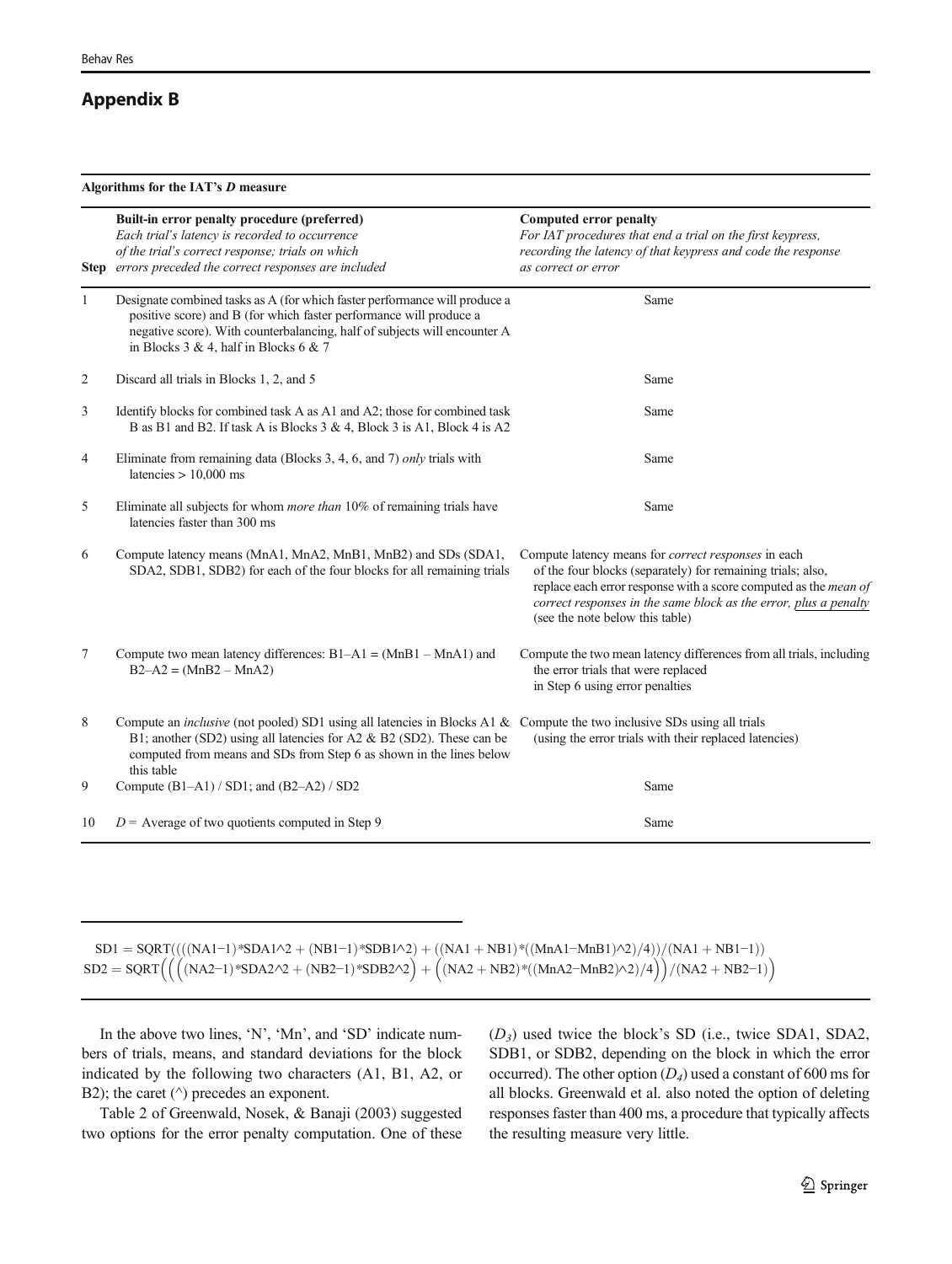<span id="page-17-0"></span>permission directly from the copyright holder. To view a copy of this licence, visit <http://creativecommons.org/licenses/by/4.0/>.

# References

- Blanton, H., & Jaccard, J. (2006). Arbitrary metrics in psychology. American Psychologist, 61, 27–41. [https://doi.org/10.1037/0003-](https://doi.org/10.1037/0003-066X.61.1.27) [066X.61.1.27](https://doi.org/10.1037/0003-066X.61.1.27)
- Blanton, H., Jaccard, J., Strauts, E., Mitchell, G., & Tetlock, P. E. (2015). Toward a meaningful metric of implicit prejudice. Journal of Applied Psychology, 100, 1468–1481. [https://doi.org/10.1037/](https://doi.org/10.1037/a0038379) [a0038379](https://doi.org/10.1037/a0038379)
- Bluemke, M., & Friese, M. (2006). Do features of stimuli influence IAT effects? Journal of Experimental Social Psychology, 42, 163–176.
- Brendl, C. M., Markman, A. B., & Messner, C. (2001). How do indirect measures of evaluation work? Evaluating the inference of prejudice in the Implicit Association Test. Journal of Personality and Social Psychology, 81, 760–773. [https://doi.org/10.1037/0022-3514.81.5.](https://doi.org/10.1037/0022-3514.81.5.760) [760](https://doi.org/10.1037/0022-3514.81.5.760)
- Cofer, C. N., & Foley, J. P., Jr. (1942). Mediated generalization and the interpretation of verbal behavior: I. Prolegomena. Psychological Review, 49, 513–540. <https://doi.org/10.1037/h0060856>
- Cohen, J., Cohen, P., West, S. G., & Aiken, L. S. (2003). Applied multiple regression/correlation analysis for the behavioral sciences (3rd ed.). Lawrence Erlbaum Associates Publishers.
- Connor, P., & Evers, E. R. K. (2020). The bias of individuals (in crowds): Why implicit bias is probably a noisily measured individual-level construct. Perspectives on Psychological Science, 15, 1329–1345.
- Conrey, F. R., Sherman, J. W., Gawronski, B., Hugenberg, K., & Groom, C. J. (2005). Separating multiple processes in implicit social cognition: The Quad model of implicit task performance. Journal of Personality and Social Psychology, 89, 469–487. [https://doi.org/](https://doi.org/10.1037/002289.4.469) [10.1037/0022-3514.89.4.469](https://doi.org/10.1037/002289.4.469)
- Cvencek, D., Greenwald, A. G., & Meltzoff, A. N. (2011). Measuring implicit attitudes of 4-year-olds: The Preschool Implicit Association Test. Journal of Experimental Child Psychology, 109, 187–200.
- Cvencek, D., Greenwald, A. G., & Meltzoff, A. N. (2012). Balanced identity theory: Evidence for implicit consistency in social cognition. In Gawronski, B., & Strack, F. (Eds.), Cognitive consistency: A unifying concept in social psychology (pp. 157–177). Guilford Press.
- Cvencek, D., et al. (2020). Meta-analytic evaluation of IAT and selfreport measures in testing balanced identity theory. Personality and Social Psychology Bulletin, in press.
- Dasgupta, N., McGhee, D. E., Greenwald, A. G., & Banaji, M. R. (2000). Automatic preference for white Americans: Eliminating the familiarity explanation. Journal of Experimental Social Psychology, 36, 316–328.
- Dasgupta, N., & Greenwald, A. G. (2001). On the malleability of automatic attitudes: Combating automatic prejudice with images of admired and disliked individuals. Journal of Personality and Social Psychology, 81, 800–814.
- De Houwer, J., Heider, N., Spruyt, A., Roets, A., & Hughes, S. (2015). The relational responding task: Toward a new implicit measure of beliefs. Frontiers in Psychology, 6, Article 319.
- De Houwer, J., Teige-Mocigemba, S., Spruyt, A., & Moors, A. (2009a). Implicit measures: A normative analysis and review. Psychological Bulletin, 135, 347–368. <https://doi.org/10.1037/a0014211>
- De Houwer, J., Teige-Mocigemba, S., Spruyt, A., & Moors, A. (2009b). Theoretical claims necessitate basic research: Reply to Gawronski, Lebel, Peters, and Banse (2009) and Nosek and Greenwald (2009). Psychological Bulletin, 135, 377–379. [https://doi.org/10.1037/](https://doi.org/10.1037/a0015328) [a0015328](https://doi.org/10.1037/a0015328)
- Draheim, C., Mashburn, C. A., Martin, J. D., & Engle, R. W. (2019). Reaction time in differential and developmental research: A review and commentary on the problems and alternatives. Psychological Bulletin, 145, 508–535.
- Fazio, R. H., & Olson, M. A. (2003). Implicit measures in social cognition research: Their meaning and uses. Annual Review of Psychology, 54, 297–327. [https://doi.org/10.1146/annurev.psych.](https://doi.org/10.1146/annurev.psych.54.101601.145225) [54.101601.145225](https://doi.org/10.1146/annurev.psych.54.101601.145225)
- Fazio, R. H., Sanbonmatsu, D. M., Powell, M. C., & Kardes, F. R. (1986). On the automatic activation of attitudes. Journal of Personality and Social Psychology, 50, 229–238. [https://doi.org/10.1037/0022-](https://doi.org/10.1037/0022-3514.50.2.229) [3514.50.2.229](https://doi.org/10.1037/0022-3514.50.2.229)
- Gawronski, B., LeBel, E. P., Peters, K. R., & Banse, R. (2009). Methodological issues in the validation of implicit measures: Comment on De Houwer, Teige-Mocigemba, Spruyt, and Moors (2009). Psychological Bulletin, 135, 369–372.
- Gilbert, D. T. (1991). How mental systems believe. American Psychologist, 46, 107–119. [https://doi.org/10.1037/0003-066X.46.](https://doi.org/10.1037/0003-066X.46.2.107) [2.107](https://doi.org/10.1037/0003-066X.46.2.107)
- Govan, C. L., & Williams, K. D. (2004). Changing the affective valence of the stimulus items influences the IAT by re-defining the category labels. Journal of Experimental Social Psychology, 40, 357–365. <https://doi.org/10.1016/j.jesp.2003.07.002>
- Greenwald, A. G., & Banaji, M. R. (1995). Implicit social cognition: Attitudes, self-esteem, and stereotypes. Psychological Review, 102, 4–27.
- Greenwald, A. G., & Lai, C. K. (2020). Implicit social cognition. Annual Review of Psychology, 71, 419–445. [https://doi.org/10.1146/](https://doi.org/10.1146/annurev-psych-010419-050837) [annurev-psych-010419-050837](https://doi.org/10.1146/annurev-psych-010419-050837)
- Greenwald, A. G., & Banaji, M. R. (2017). The implicit revolution: Reconceiving the relation between conscious and unconscious. American Psychologist, 72, 861–871.
- Greenwald, A. G., Banaji, M. R., Rudman, L. A., Farnham, S. D., Nosek, B. A., & Mellott, D. S. (2002). A unified theory of implicit attitudes, stereotypes, self-esteem, and self-concept. Psychological Review, 109, 3–25.
- Greenwald, A. G., Brendl, M., Cai, H., Cvencek, D., Dovidio, J. F., Friese, M., … Wiers, R. (2020). The Implicit Association Test at age 20: What is known and what is not known about implicit bias. <https://doi.org/10.31234/osf.io/bf97c>
- Greenwald, A. G., & Farnham, S. D. (2000). Using the Implicit Association Test to measure self-esteem and self-concept. Journal of Personality and Social Psychology, 79, 1022–1038.
- Greenwald, A. G., McGhee, D. E., & Schwartz, J. L. K. (1998). Measuring individual differences in implicit cognition: The Implicit Association Test. Journal of Personality and Social Psychology, 74, 1464–1480.
- Greenwald, A. G., Nosek, B. A., & Banaji, M. R. (2003). Understanding and using the Implicit Association Test: I. An improved scoring algorithm. Journal of Personality and Social Psychology, 85, 197– 216.
- Greenwald, A. G., Rudman, L. A., Nosek, B. A., & Zayas, V. (2006). Why so little faith? A reply to Blanton and Jaccard's (2006) skeptical view of testing pure multiplicative theories. Psychological Review, 113, 170–180. <https://doi.org/10.1037/0033-295X.113.1.170>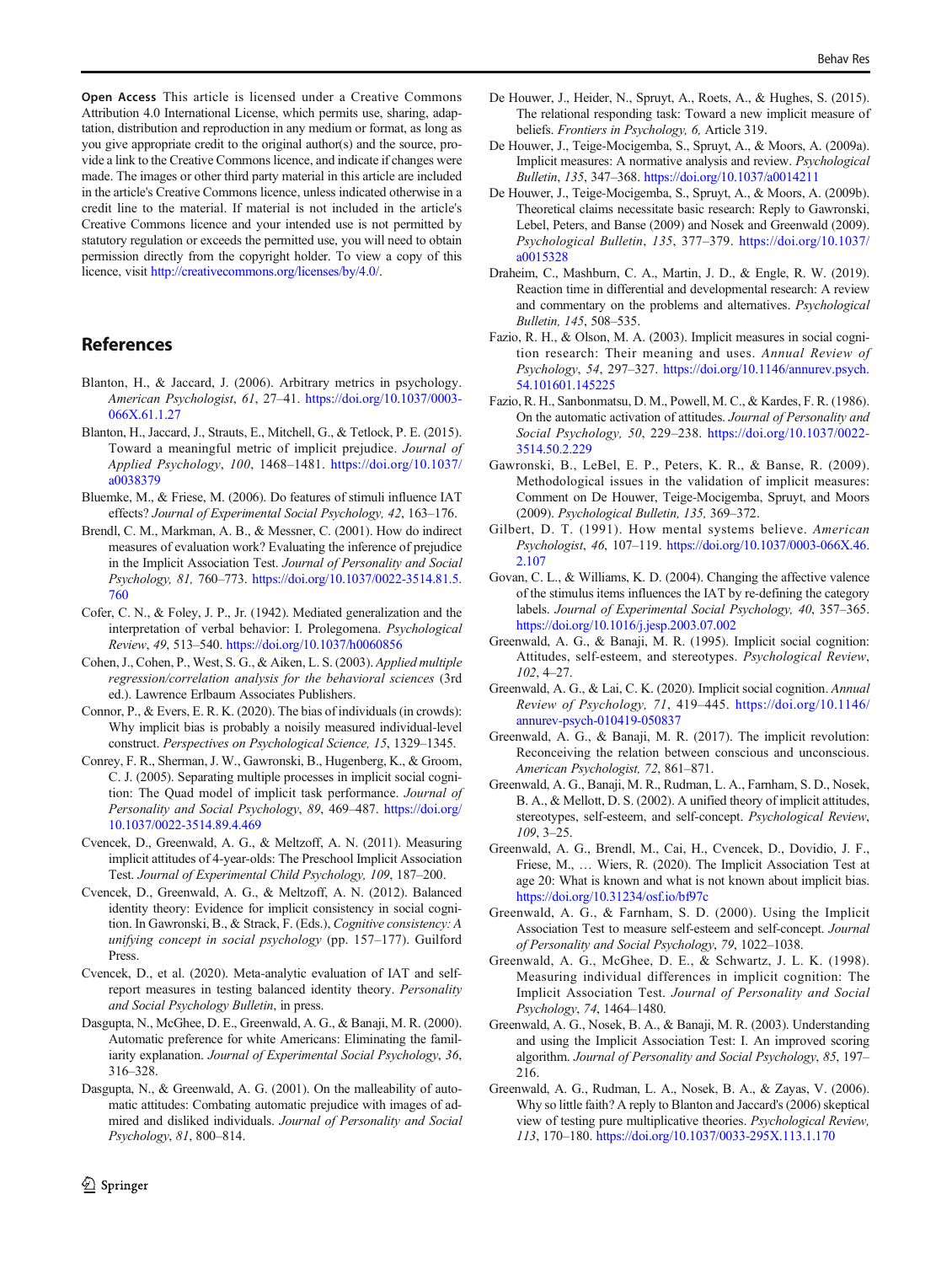- <span id="page-18-0"></span>Horner, A. J., & Henson, R. N. (2008). Priming, response learning and repetition suppression. Neuropsychologia, 46, 1979–1991. [https://](https://doi.org/10.1016/j.neuropsychologia.2008.01.018) [doi.org/10.1016/j.neuropsychologia.2008.01.018](https://doi.org/10.1016/j.neuropsychologia.2008.01.018)
- Jacoby, L. L. (1991). A process-dissociation framework: Separating automatic from intentional uses of memory. Journal of Memory & Language, 30, 513–541.
- Klauer, K. C., Voss, A., Schmitz, F., & Teige-Mocigemba, S. (2007). Process components of the Implicit Association Test: A diffusionmodel analysis. Journal of Personality and Social Psychology, 93, 353–368. <https://doi.org/10.1037/0022-3514.93.3.353>
- Koranyi, N., Grigutsch, L. A., Algermissen, J., & Rothermund, K. (2017). Dissociating implicit wanting from implicit liking: Development and validation of the Wanting Implicit Association Test (W-IAT). Journal of Behavior Therapy and Experimental Psychiatry, 54, 165–169.
- Lai, C. K., Marini, M., Lehr, S. A., Cerruti, C., Shin, J.-E. L., Joy-Gaba, J. A., … Nosek, B. A. (2014). Reducing implicit racial preferences: I. A comparative investigation of 17 interventions. Journal of Experimental Psychology: General, 143, 1765–1785. [https://doi.](https://doi.org/10.1037/a0036260) [org/10.1037/a0036260](https://doi.org/10.1037/a0036260)
- Lai, C. K., Skinner, A. L., Cooley, E., Murrar, S., Brauer, M., Devos, T., … Nosek, B. A. (2016). Reducing implicit racial preferences: II. Intervention effectiveness across time. Journal of Experimental Psychology: General, 145, 1001–1016. [https://doi.org/10.1037/](https://doi.org/10.1037/xge0000179) [xge0000179](https://doi.org/10.1037/xge0000179)
- Lane, K. A., Banaji, M. R., Nosek, B. A., & Greenwald, A. G. (2007). Understanding and using the Implicit Association Test: IV. What we know (so far) (Pp. 59–102). In B. Wittenbrink & N. S. Schwarz (Eds.). Implicit measures of attitudes: Procedures and controversies. : Guilford Press.
- Lindgren, K. P., Baldwin, S. A., Olin, C. C., Wiers, R. W., Teachman, B. A., Norris, J., . . . Neighbors, C. (2018). Evaluating within-person change in implicit measures of alcohol associations: Increases in alcohol associations predict increases in drinking risk and vice versa. Alcohol and Alcoholism, 53, 386–393. [https://doi.org/10.1093/](https://doi.org/10.1093/alcalc/agy012) [alcalc/agy012](https://doi.org/10.1093/alcalc/agy012)
- Lowery, B. S., Hardin, C. D., & Sinclair, S. (2001). Social influence effects on automatic racial prejudice. Journal of Personality and Social Psychology, 81, 842–855.
- Lu, Y. (2016) Can propositions be used in the Implicit Association Test? Undergraduate honors thesis, Department of Psychology, University of Washington.
- Meissner, F., & Rothermund, K. (2013). Estimating the contributions of associations and recoding in the Implicit Association Test: The ReAL model for the IAT. Journal of Personality and Social Psychology, 104(1), 45–69. <https://doi.org/10.1037/a0030734>
- Mierke, J., & Klauer, K. C. (2003). Method-specific variance in the Implicit Association Test. Journal of Personality and Social Psychology, 85, 1180–1192. [https://doi.org/10.1037/0022-3514.](https://doi.org/10.1037/0022-3514.85.6.1180) [85.6.1180](https://doi.org/10.1037/0022-3514.85.6.1180)
- Mitchell, J. P., Nosek, B. A., & Banaji, M. R. (2003). Contextual variations in implicit evaluation. Journal of Experimental Psychology: General, 132, 455–469. [https://doi.org/10.1037/0096-3445.132.3.](https://doi.org/10.1037/0096-3445.132.3.455) [455](https://doi.org/10.1037/0096-3445.132.3.455)
- Nosek, B. A., & Greenwald, A. G. (2009). (Part of) the case for a pragmatic approach to validity: Comment on De Houwer, Teige-Mocigemba, Spruyt, and Moors (2009). Psychological Bulletin, 135, 373–376. <https://doi.org/10.1037/a0015047>
- Nosek, B. A., Greenwald, A. G., & Banaji, M. R. (2005). Understanding and using the Implicit Association Test: II. Method variables and construct validity. Personality and Social Psychology Bulletin, 31, 166–180
- Nosek, B. A., Smyth, F. L., Hansen, J. J., Devos, T., Lindner, N. M., Ranganath, K. A., Smith, C. T., Olson, K. R., Chugh, D., Greenwald, A. G., & Banaji, M. (2007). Pervasiveness and

correlates of implicit attitudes and stereotypes. European Review of Social Psychology, 18, 36–88.

- Olson, M. A., & Fazio, R. H. (2001). Implicit attitude formation through classical conditioning. Psychological Science, 12, 413–417. [https://](https://doi.org/10.1111/1467-9280.00376) [doi.org/10.1111/1467-9280.00376](https://doi.org/10.1111/1467-9280.00376)
- Orchard, J., & Price, J. (2017). County-level racial prejudice and the black-white gap in infant health outcomes. Social Science & Medicine, 181, 191–198. [https://doi.org/10.1016/j.socscimed.2017.](https://doi.org/10.1016/j.socscimed.2017.03.036) [03.036](https://doi.org/10.1016/j.socscimed.2017.03.036)
- Olson, M. A., & Fazio, R. H. (2004). Reducing the Influence of Extrapersonal Associations on the Implicit Association Test: Personalizing the IAT. Journal of Personality and Social Psychology, 86, 653–667.
- Paivio, A. (1969). Mental imagery in associative learning and memory. Psychological Review, 76, 241–263. [https://doi.org/10.1037/](https://doi.org/10.1037/h0027272) [h0027272](https://doi.org/10.1037/h0027272)
- Phelan, J. E., & Rudman, L. A. (2008). Negations are Not Good for the IAT. Unpublished manuscript.
- Ranganath, K. A., & Nosek, B. A. (2008). Implicit attitude generalization occurs immediately; explicit attitude generalization takes time. Psychological Science, 19, 249–254. [https://doi.org/10.1111/j.](https://doi.org/10.1111/j.1467-9280.2008.02076.x) [1467-9280.2008.02076.x](https://doi.org/10.1111/j.1467-9280.2008.02076.x)
- Reingold, E. M., & Merikle, P. M. (1988). Using direct and indirect measures to study perception without awareness. Perception & Psychophysics, 44, 563–575. <https://doi.org/10.3758/BF03207490>
- Richardson-Klavehn, A., & Bjork, R. A. (1988). Measures of memory. Annual Review of Psychology, 39, 475–543. [https://doi.org/10.](https://doi.org/10.1146/annurev.ps.39.020188.002355) [1146/annurev.ps.39.020188.002355](https://doi.org/10.1146/annurev.ps.39.020188.002355)
- Rinck, M., & Becker, E. S. (2007). Approach and avoidance in fear of spiders. Journal of Behavior Therapy and Experimental Psychiatry, 38, 105–120.
- Röhner, J., Schröder-Abé, M., & Schütz, A. (2011). Exaggeration is harder than understatement, but practice makes perfect! Faking success in the IAT. Experimental Psychology, 58, 464–472.
- Rothermund, K., Teige-Mocigemba, S., Gast, A., & Wentura, D. (2009). Minimizing the influence of recoding in the Implicit Association Test: The Recoding-Free Implicit Association Test (IAT-RF). The Quarterly Journal of Experimental Psychology, 62, 84–98. [https://](https://doi.org/10.1080/17470210701822975) [doi.org/10.1080/17470210701822975](https://doi.org/10.1080/17470210701822975)
- Rudman, L. A., Greenwald, A. G., & McGhee, D. E. (2001). Implicit selfconcept and evaluative implicit gender stereotypes: Self and ingroup share desirable traits. Personality and Social Psychology Bulletin, 27, 1164–1178.
- Rudman, L. A., Greenwald, A. G., Mellott, D. S., & Schwartz, J. L. K. (1999). Measuring the automatic components of prejudice: Flexibility and generality of the Implicit Association Test. Social Cognition, 17, 437–465.
- Sartori, G., Agosta, S., Zogmaister, C., Ferrara, S. D., & Castiello, U. (2008). How to accurately detect autobiographical events. Psychological Science, 19, 772–780. [https://doi.org/10.1111/j.](https://doi.org/10.1111/j.1467-9280.2008.02156.x) [1467-9280.2008.02156.x](https://doi.org/10.1111/j.1467-9280.2008.02156.x)
- Smith, R. (2014). Blood pressure averaging methodology: Decreasing the rate of misdiagnosing hypertension. [Available online.]
- Steffens, M. C., & Plewe, I. (2001). Items' cross-category associations as a confounding factor in the Implicit Association Test. Zeitschrift für Experimentelle Psychologie, 48, 123–134. [https://doi.org/10.1026//](https://doi.org/10.1026//0949-3946.48.2.123) [0949-3946.48.2.123](https://doi.org/10.1026//0949-3946.48.2.123)
- Stergiou, G. S., et al. (2002). Reproducibility of home, ambulatory, and clinic blood pressure: Implications for the design of trials for the assessment of antihypertensive drug efficacy. American Journal of Hypertension, 15, 101–104.
- Swanson, J. E., Rudman, L. A., & Greenwald , A. G. (2001). Using the Implicit Association Test to investigate attitude-behavior consistency for stigmatized behavior. Cognition and Emotion, 15, 207–230.